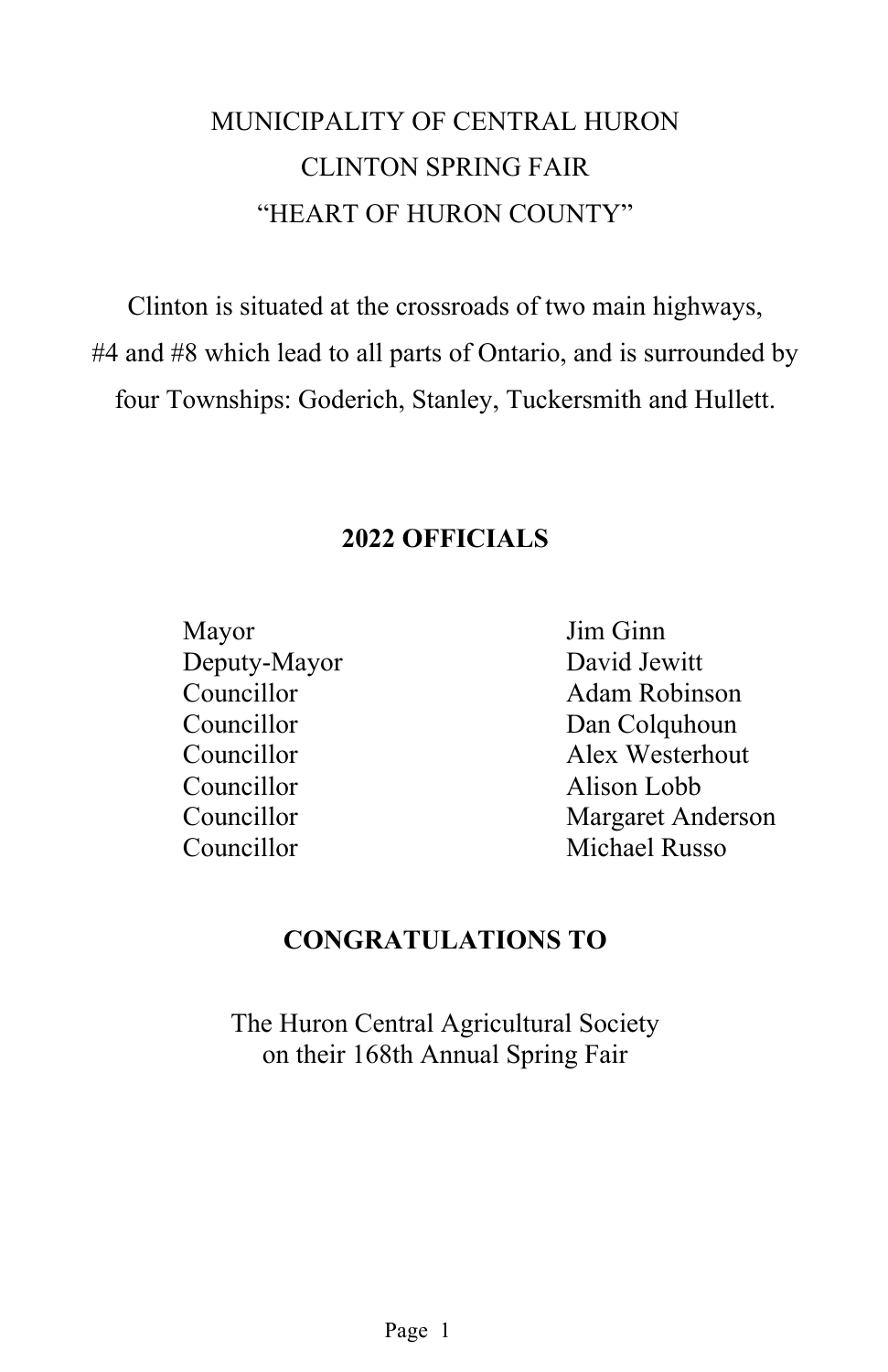## **FAIR DIRECTORS**

| Gene & Jim Baynham    | 519-522-0738 |
|-----------------------|--------------|
| James Cameron         |              |
| Jim Cameron           | 519-482-7925 |
| <b>Margaret Fouts</b> | 519-565-4241 |
| Linda Franken         | 519-955-2759 |
| Julie McKenzie        | 519-522-0086 |
| Lorne Koch            | 519-357-0233 |
| Bonnie Rideout        | 226-376-7892 |
| Rose Workman          | 519-606-8570 |
| Marg Miller           | 519-525-7641 |
| Doug Vincent          | 519-523-9660 |
| David Dodds           |              |
| Joleen Otten          | 519-482-5790 |
| <b>Sydney Otten</b>   | 519-441-0939 |
| <b>Kelly Kiss</b>     | 519-233-3431 |
| <b>Aaron Kiss</b>     | 519-233-3431 |
| Kerry Parker          | 519-440-0176 |
|                       |              |

Secretary/Treasurer - Janet Cameron 519-482-7925

## **PAST PRESIDENTS**

\*deceased

Ephraim Snell\*, John Deeves\*, Dick Jacob\*, W. J. Dale\*, Frank Falconer\*, Jack VanEgmond\*, Jim Snell\*, Jack Clegg\*, Tom Leiper\*, William Pepper\*, Harold Lobb\*, Ross Lovett\*, Elgin Thompson\*, Dave Dalzell, William Flynn\*, Roy Wheeler\*, Frank MacDonald\*, Barry Cleave\*, Ron McKay\*, Paul Wheeler\*, Rose Workman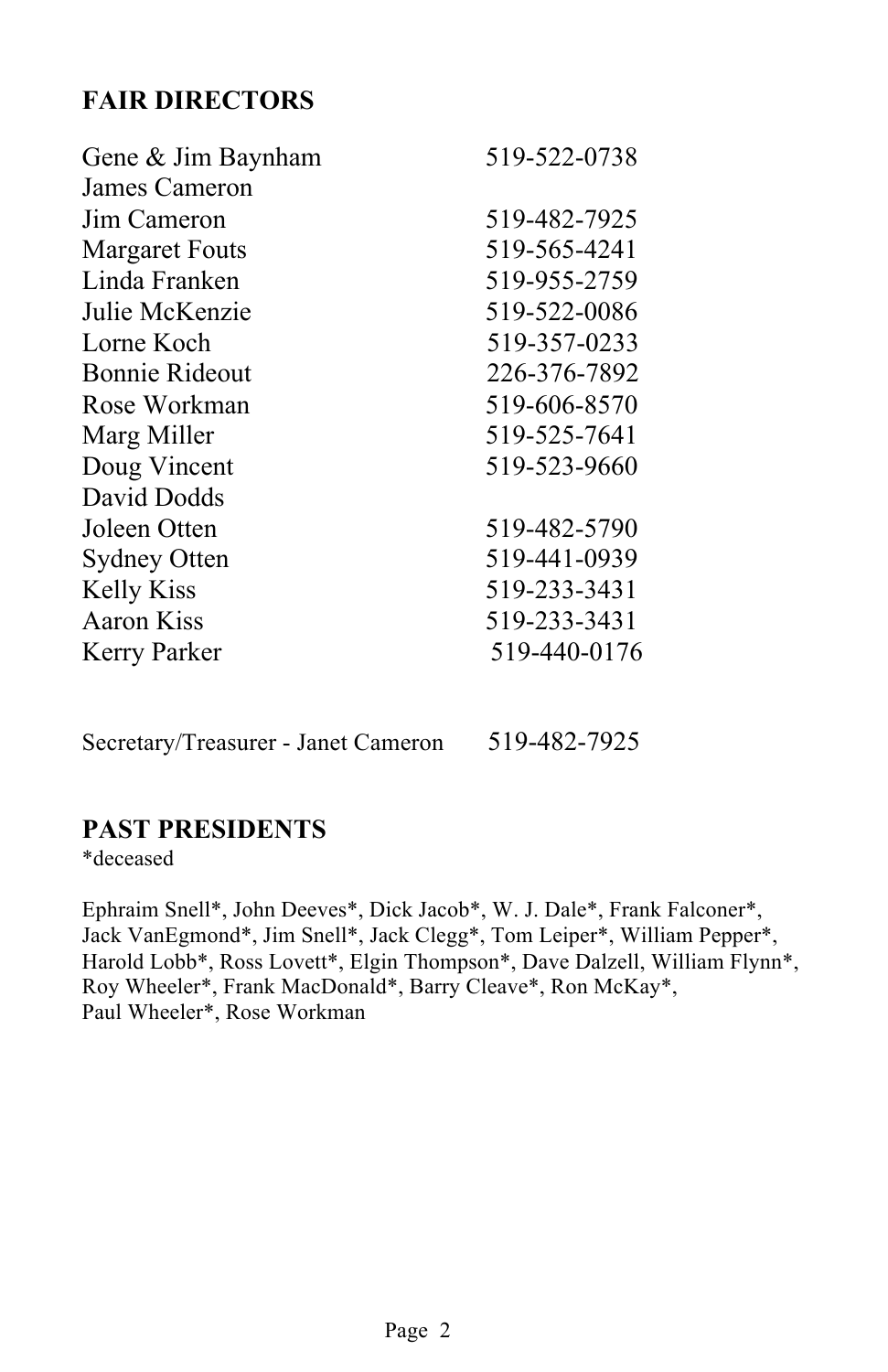## **PRESIDENT'S MESSAGE**

Welcome to the 168<sup>th</sup> edition of the Clinton Spring Fair. Our theme for the 2022 is "Smashing & Crashing at the Clinton Spring Fair", which will be demonstrated by our ever popular Demolition Derby on Friday night. An extra attraction on this night is the opportunity to drive a car in the Derby, by purchasing a \$10.00 ticket. Tickets are available on line for all events.

We are having a ½ chicken dinner by Pine Ridge Chicken on Friday, May  $27<sup>th</sup>$  in conjunction without Ambassador of the Fair Competition at the Clinton Legion, either dine in or take out available.

We are looking forward to another exciting and very busy weekend. The Garden Tractor pull is set to start at 11:00a.m. Saturday morning on the racetrack. Also returning are the popular rides from Townsend amusement.

We are also having our ever popular baby show on Saturday at 9:30a.m. in the arena, along with axe throwing, homecraft entries, and a car show. Something new this year is a smashing a car for mental health. Donations to be made to the Tanner Steffler Foundation and Pop Culture Canada.

Pop Culture Canada is bringing 3 specially designed vehicles (Jurassic Park Jeep, Ghost Busters PCC ECTO, and Deadpool SUV) 3 wrestling demos, and a comic book convention).

New this year is an Outdoor Farmers Market in the parking lot in front of the Libro Hall. A goat, poultry, and a miniature horse display.

On Saturday evening we have a Beer Garden with live entertainment featuring Kim Mitchell, opening are Graham Bedard and Mary Paige St Onge & Irelyn, tickets are limited and available online.

I would like to extend a huge thank you to all our 2022 sponsors, local businesses, and organizations and all the individuals who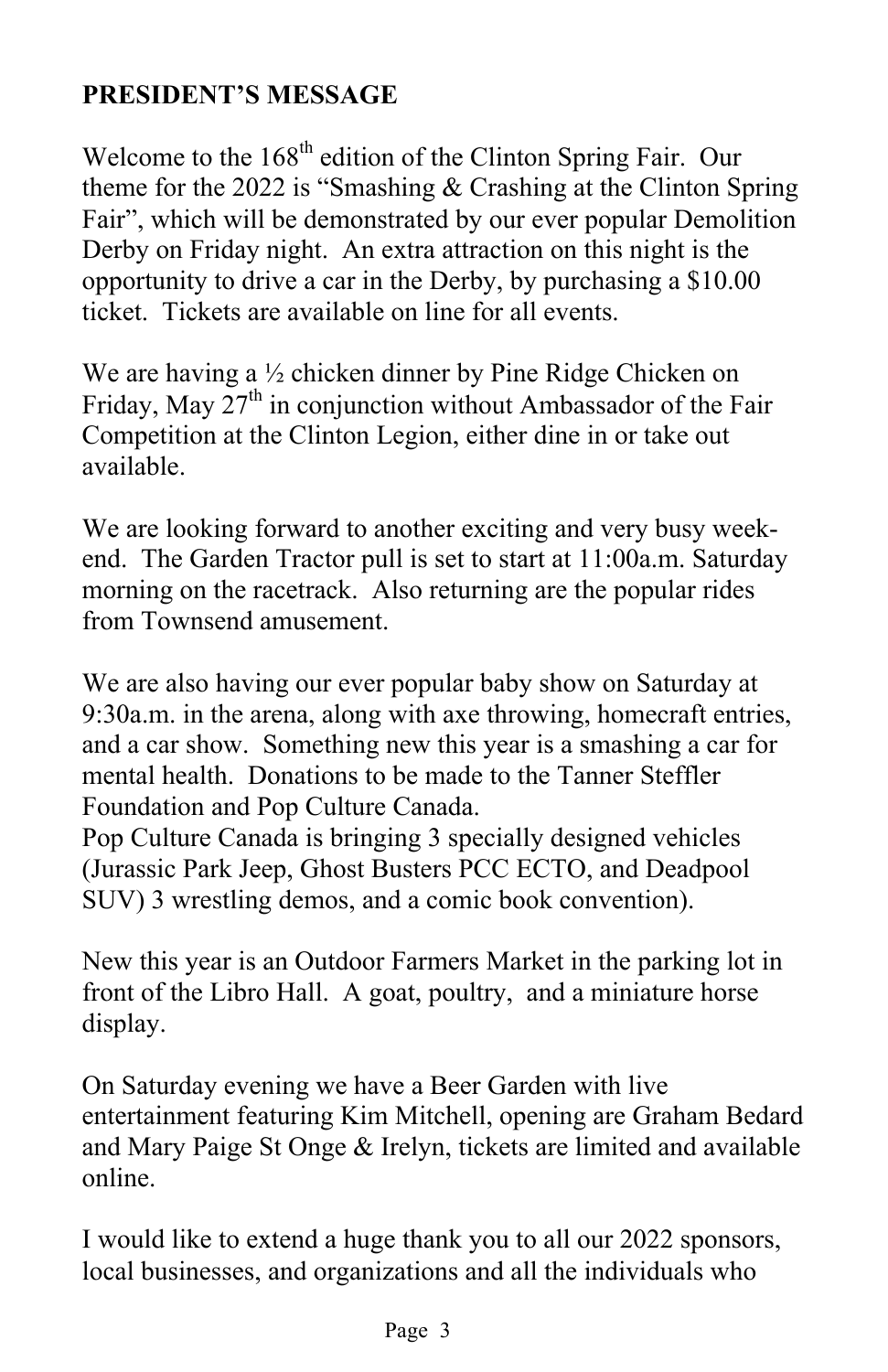have sponsored or made a donation. Without your continued support and dedication, our Fair would not be possible. I would also like to thank all the volunteers of the Agricultural Society who have given countless hours of their time preparing and helping to bring our Fair together.

On behalf of everyone at the Huron Central Agricultural Society, I would like to welcome you and your Family to enjoy all the activities we have to offer at the Clinton Spring Fair.

Marg Miller President 2022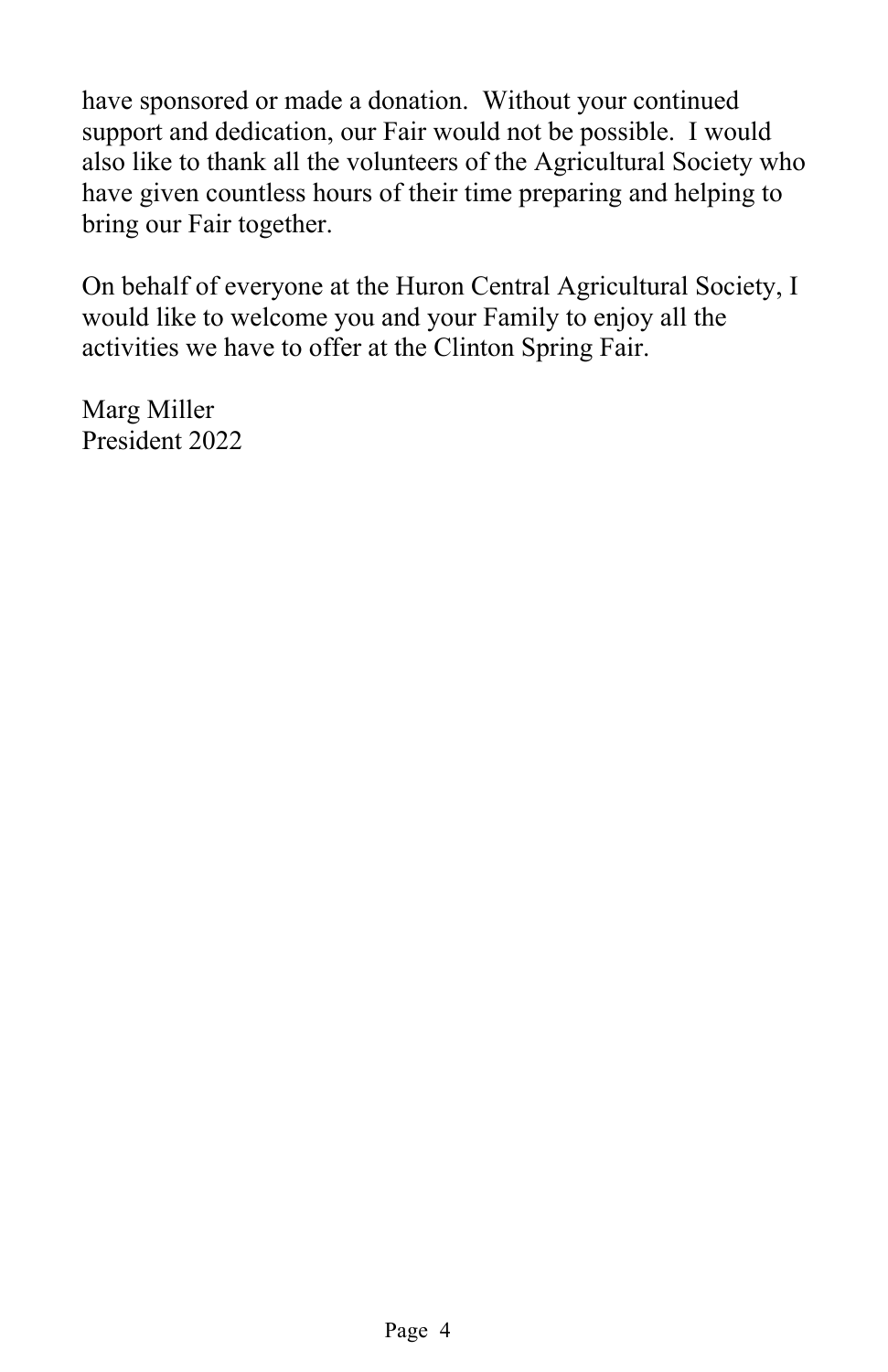## **FAIR AMBASSADOR'S MESSAGE**

The Clinton Spring Fair is an event that will always have a special place in my heart. Growing up, I looked forward to going every year. I loved watching the Demolition Derby on the Friday night with my family and riding the rides on the Saturday and Sunday. I always loved walking around looking at all of the games; my favourite one was the table where people could win a goldfish. My brother and I both won our pet goldfish from that table one year and I was probably the happiest nine-year-old at the fair that year. The fair has been a wonderful event that brings out everyone in the community and is a way to connect the young to the old since there is always an event for everyone to watch and/or participate in.

In 2019, I was honored to represent the fair by receiving the title of Huron Central Agricultural Society's Fair Ambassador. I have been holding the title for the past 3 years and it has been an experience that I will never forget. I have been given wonderful opportunities to be a part of community events during my first year and I have been able to participate in online activities during COVID. As fair ambassador, I was invited to attend many of the Santa Claus parades, and the Ontario Association of Agricultural Societies Convention in Toronto in 2019 and to watch the seminars online during lockdown. I attended the District 8 ambassador competition at the beginning of May and I will be attending the CNE ambassador competition at the end of August in Toronto.

I am very thankful for the opportunity to be the Clinton Spring Fair Ambassador for the past few years. It allowed me to enhance my public speaking skills and become more confident in my abilities, meet other ambassadors in my district and from other districts, as well as get to know more people in my community. I have learned and experienced so much over the past 3 years and I will continue to develop and use these skills that I have learned to aid me in achieving my future goals.

On behalf of the Huron Central Agricultural Society, I would like to formally invite you to visit the 166th Clinton Spring Fair and I hope that you have a great weekend!

Chantel VanDorp Fair Ambassador, 2019-2022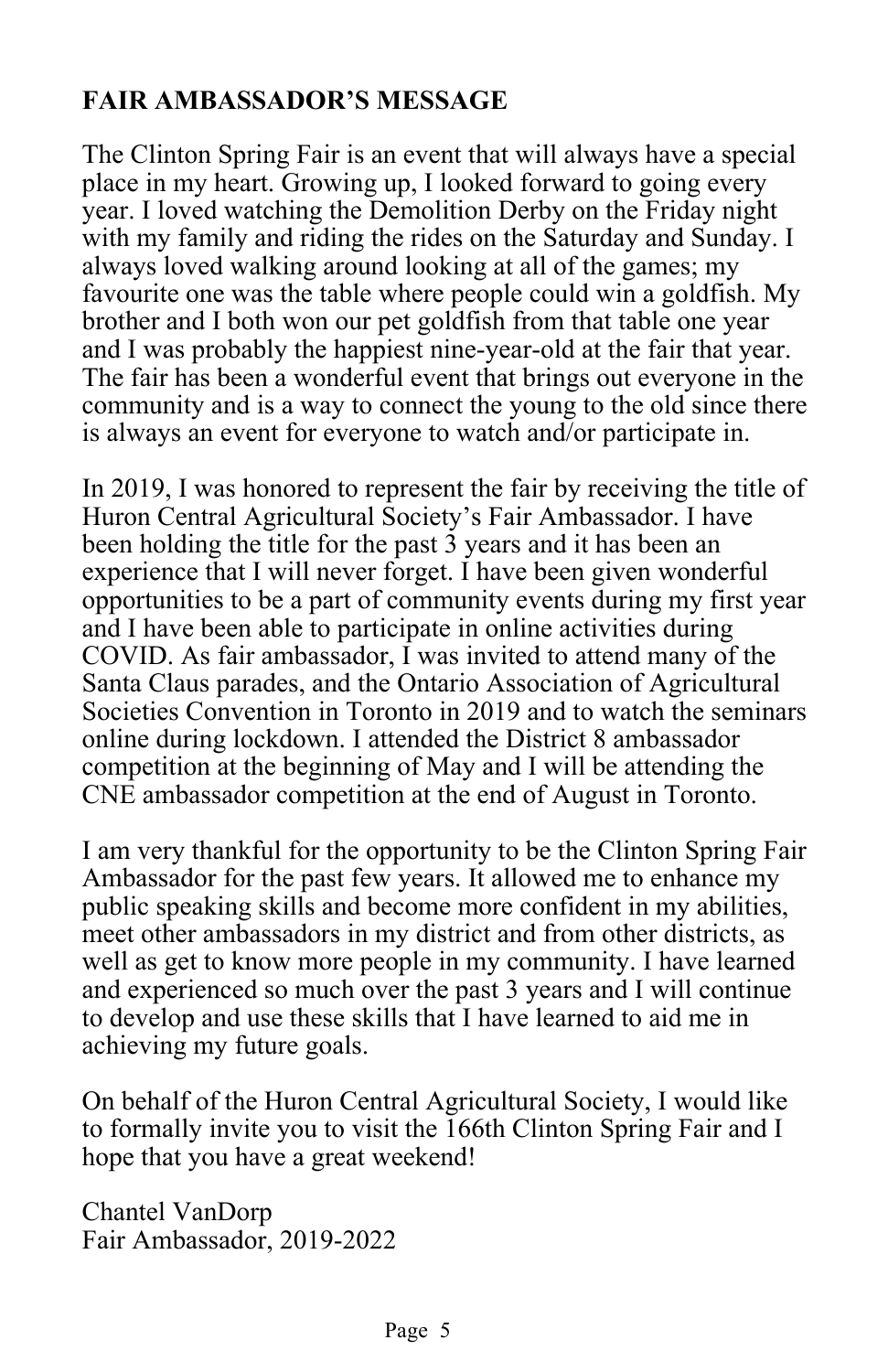#### **2019 and 2021 Sponsors**

## **We would like to acknowledge the auction donations Without their generous donations we would not be able to provide the same level of programing for the Fair.**

Amanda Davila-Epicure Amanda Miller-Norwex Bank of Montreal Bartliff's Bakery Blyth Creek Maple Farm C & S Plant Carolyn Miller-Aloette Cinnamon Cabin Clinton Optimist Club Corries Foodland Cotton Harvest D & D Glass & Mirror Dale Rentals Dress to Impress Bridal Boutique Excalibur Insurance Group Godfather's Pizza Heather Dietz Photography Huron Christmas Store Huron Commodities Hwy 4 Auto Interior Trends Journeys of the Soul Libro Credit Union Luvu Naturally Made In Huron Marie Flynn Marg Fouts Mitchell Cycle Municipality of Central Huron My Ty's New Orleans Pizza Rack & Room Radar Auto Parts-Brussels Repurposed Artisan Designers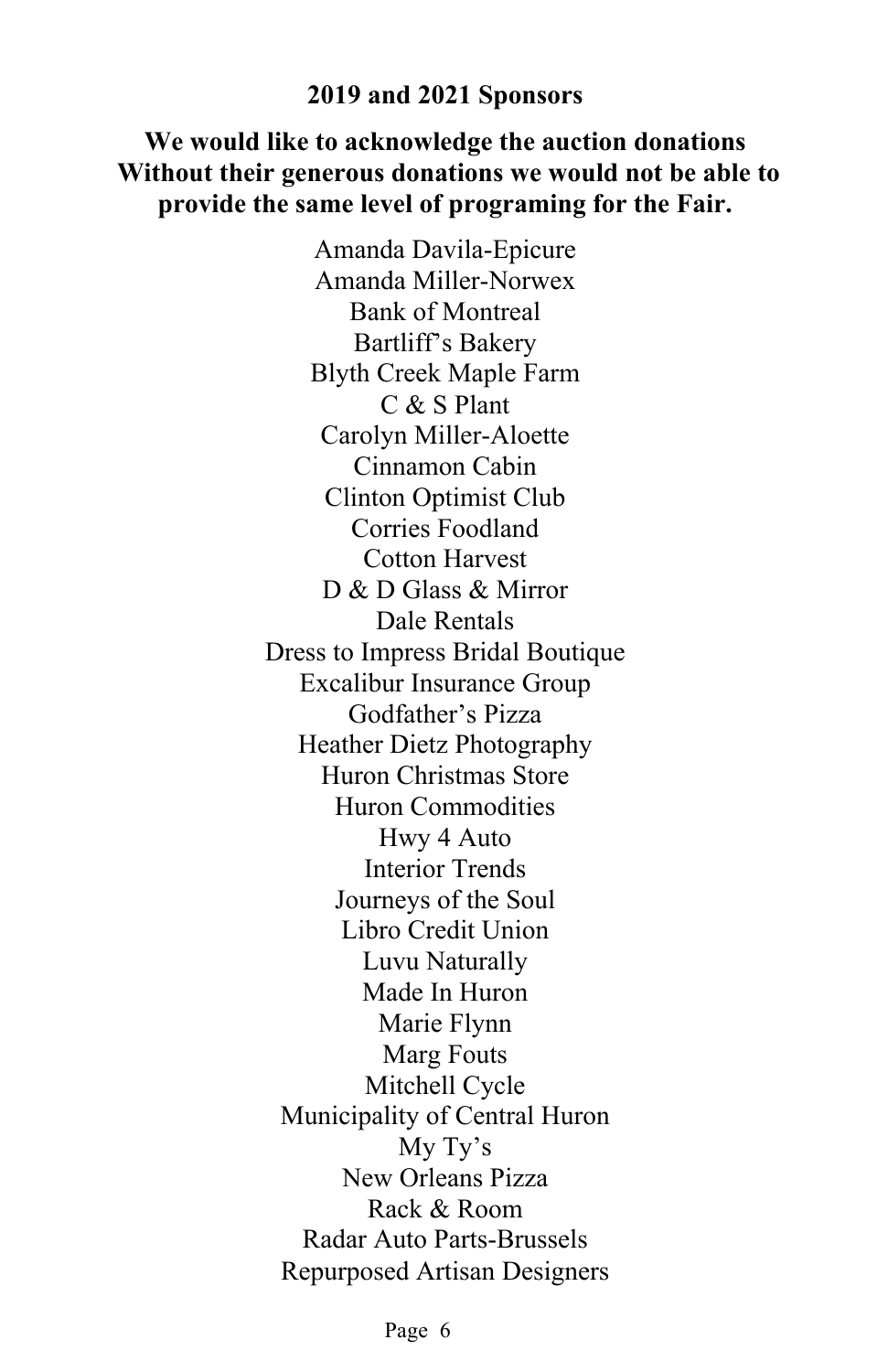Rose Workman Royal Bank of Canada – Clinton Branch Schaefer's Ladies Wear and Lingerie Ltd. Teresa Taylor Transat Travel The Backyard Flower Shop The Blyth Inn The Dutch Store The Book Peddler The Culinary Poet Verbeek's Farm and Garden Centre White Carnation REACH Huron Vanden Heuvel Structures Vodden Bender & Seebach Wood Concepts Woodlands Links

A very special thanks to all the donators listed under our Homecraft, Junior Homecraft, Elementary Classes, and our online auction.

# **Friday May 27th 2022 Clinton Legion**

## **½ Chicken Dinner 5:00 – 7:00 p.m. Tickets \$21.00 Dine in or take out**

For Tickets contact: Janet Cameron 519-482-7925, Marg Miller 519-525-7641 Or Lorne Koch 519-357-0233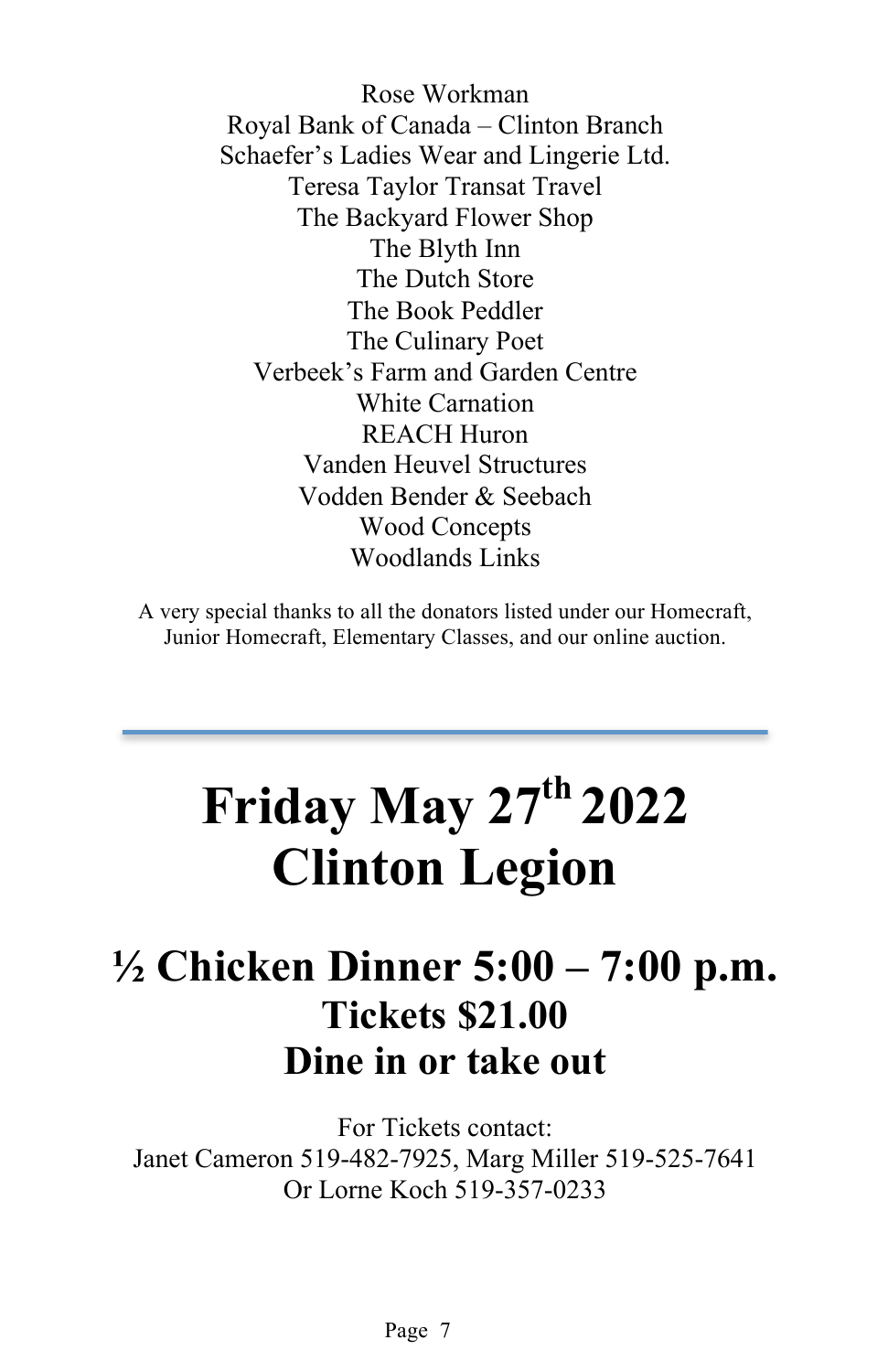## **Junior Ambassador & Ambassador of the Fair Competition 7:30 p.m. Clinton Legion**

## **Opening Ceremony 7:30 p.m.**

Inquiries: Chantel Van Dorp 519-955-2833 Marg Miller 519-525-7641 and Janet Cameron 519-482-7925

## **Open Car Show Parking Lot at Libro Hall**

featuring a Jurassic Park Jeep, a GhostBusters PCC ECTO and a Deadpool SUV with Super Heroes

> **11:00 a.m. – 3:00 p.m. Contact: Kelly Kiss at 226-222-0356**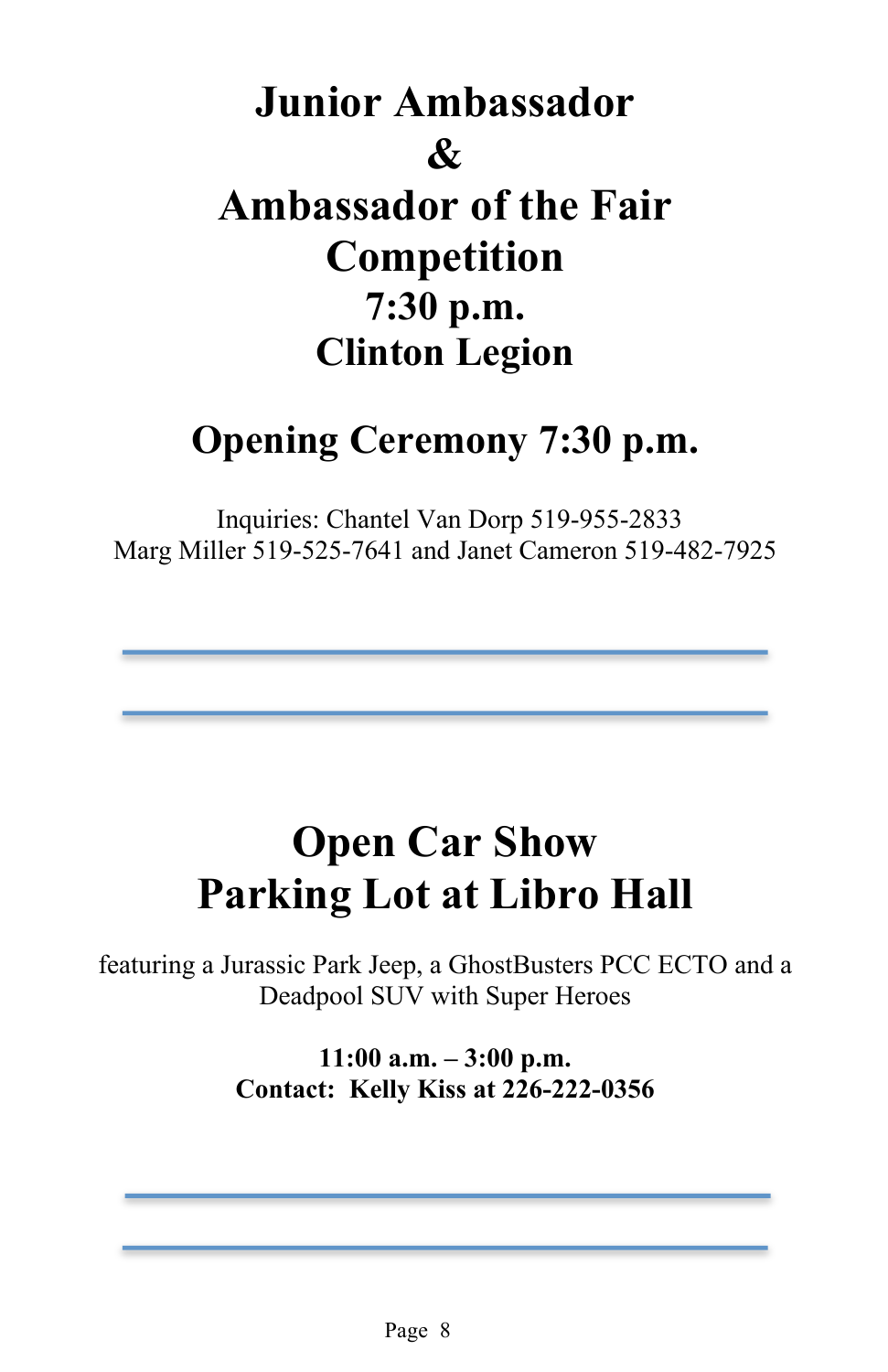# **Saturday June 4th 2022 7:00p.m. – Midnight Grandstand Beer Garden**

## **Kim Mitchell**

## **› Graham Bedard ‹**

## **Mary Paige St. Onge & Irelyn**

**TICKETS \$50.00**  available at ticketscene.ca

## **Smashing and Crashing at the Clinton Spring Fair**

Take a swing or two or 6 on a car for mental health \$2.00 a swing or 6 swings for \$10.00

Proceeds to the Tanner Steffler Foundation

Time: 10:00a.m. – 3:00p.m.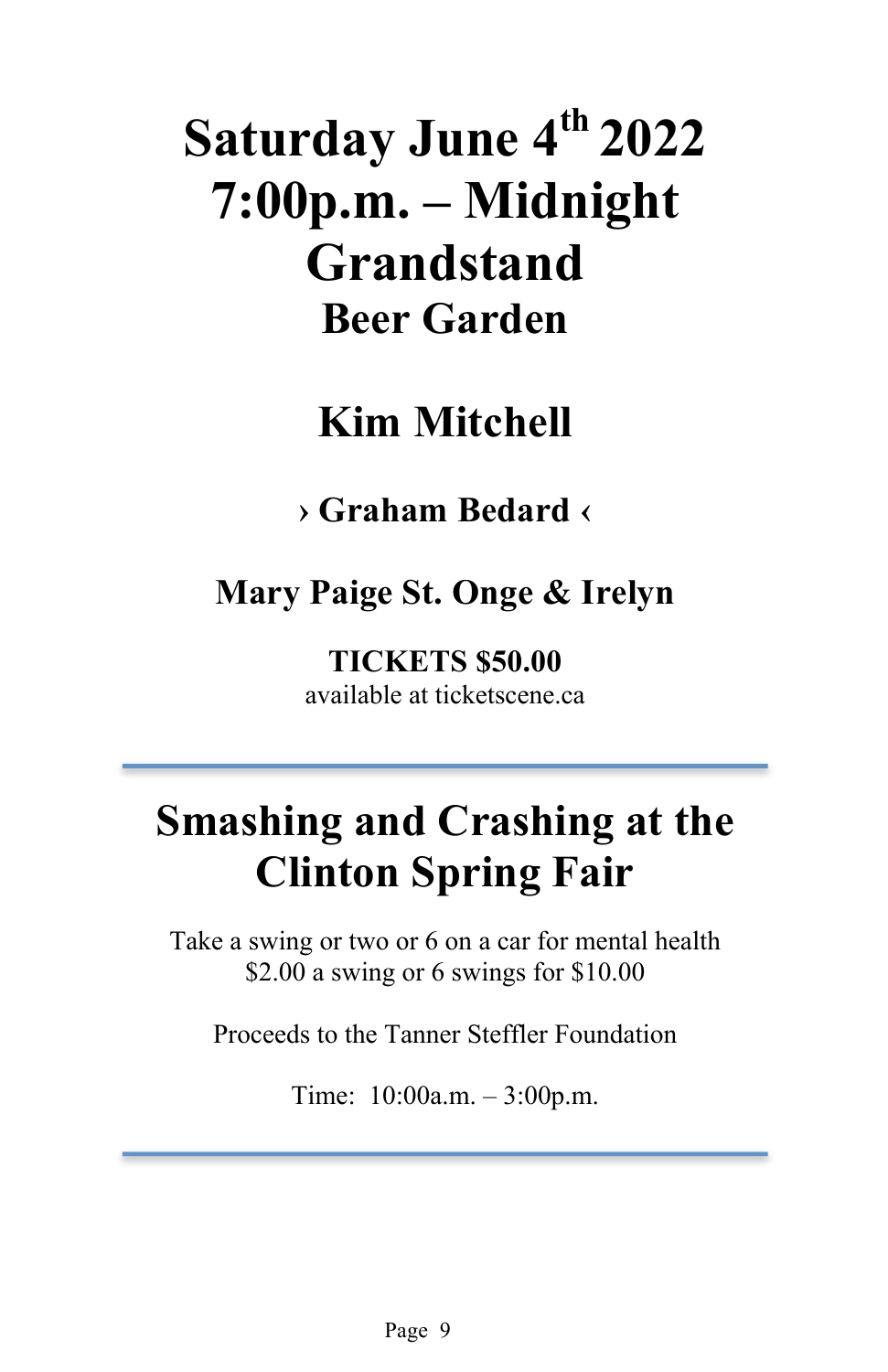#### **\*\*HIGHLIGHTS OF THE FAIR\*\* Demolition Derby**

Derby at 8:00 p.m. entry forms available at clintonspringfair.com

> **Midway** Friday Evening, Saturday, Sunday

**Beer Tent** Sponsored by Clinton Optimist Club – Friday Evening and Saturday evening

**Livestock**  Saturday at 10:00 a.m. – Poultry Display, Goat Display & Miniature Horse Display

> **Smashing & Crashing** Take a swing or two (or 6) at a car in support of Mental Health Upper Level Parking lot at Complex

**Baby Show** Saturday at 10:00 a.m. – Registration at 9:30 a.m. – Arena Floor

**Youth Activities** Saturday 10:00 a.m.  $-4:00$  p.m.  $-$  Inside at Arena & Outside

**Farmer's Market** Saturday 10:00 a.m. – 3:00p.m. Upper Level Parking lot at Complex

**Open Car Show** Saturday 11:00 a.m. – 3:00 p.m. – Upper Level Parking lot at Complex

**Mini Tractor Pedal Pull** Saturday at 11:00 a.m. – Registration at 10:30 a.m. – Arena Floor

> **Garden Tractor Pull** Saturday at 11:00 a.m. – East side of Racetrack

**Pop Culture Canada (Wrestling Show, Comic book, vehicles)** Saturday at 12:00 p.m. 1:15 p.m. & 2:30 p.m. – Libro Hall

> **Pet Show** Saturday at 2:30 p.m. – Registration at 2:00 p.m. on the grass beside the Livestock Barn

**Kim Mitchell Concert** Saturday 6:00 p.m. to midnight – Grandstand

\*\*Program subject to change\*\*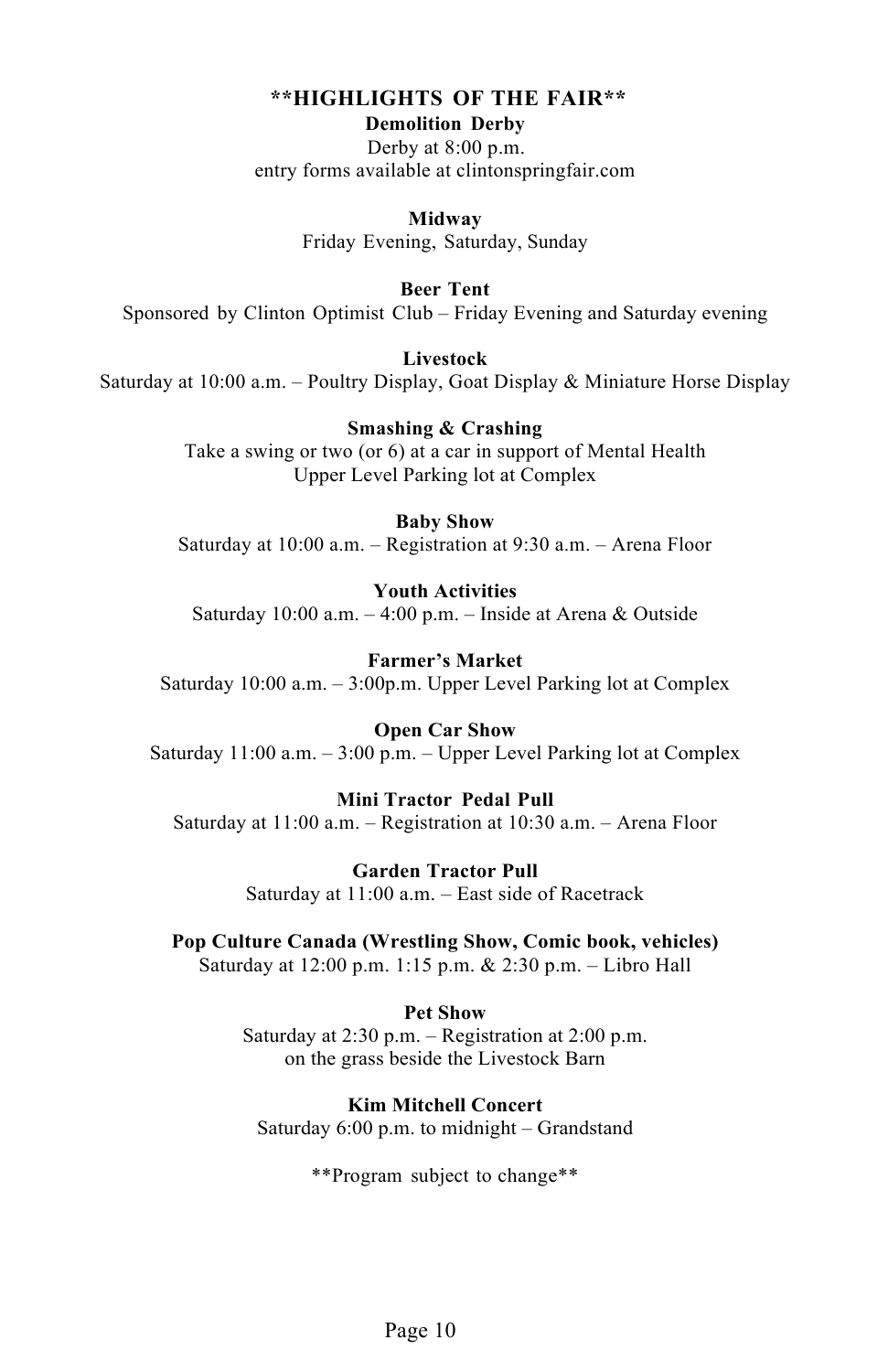## **2022 BABY SHOW**

Saturday June 4 at 10:00 a.m.

Registration at 9:30 a.m. Arena Floor at Community Complex

**Co-ordinator:** Marg Miller 519-525-7641

The Baby Show is open to all babies who have not been entered in a Clinton Spring Fair Baby Show before.

#### **CLASSES:**

Twins – born between June 1, 2020 and June 1, 2022 12 plus Months – born between June 1, 2020 and June 1, 2021 8 – 11 Months – born between July 1, 2021 and October 31, 2021 4 – 7 Months – born between Nov 1, 2021 and February 28, 2022 0 – 3 Months – born between March 1, 2022 and June 1, 2022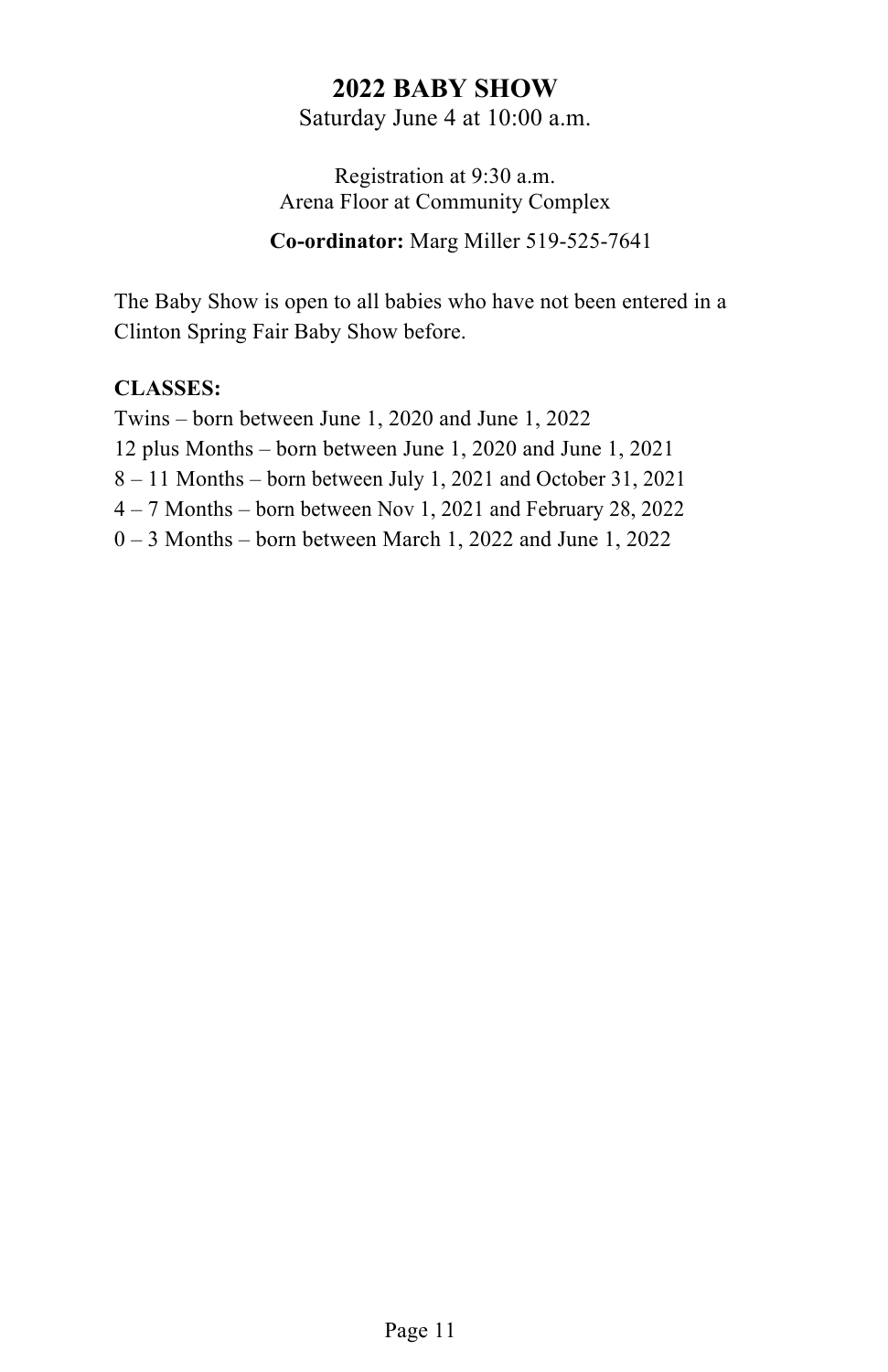## **2022 SCHEDULE OF EVENTS**

#### **Friday June 3**

| 5:00 p.m. – Fair Opens                                       |
|--------------------------------------------------------------|
| $6:00$ p.m. $-$ Junior and Homecraft Exhibits Open – Complex |
| -Bubble Soccer North end of Racetrack                        |
| 8:00 p.m. – Demolition Derby – Racetrack                     |
| 9:00 p.m. – Arena Closes                                     |
|                                                              |

#### **Saturday June 4**

9:00 a.m. –Arena Opens

10:00 a.m. –Poultry Display and Goat Display

10:00 a.m. –Farmer's Market

10:00 a.m. –Baby Show – Arena Floor

10:00 a.m. –Youth Activities – Arena Floor and outside

 $10:00$  a.m. – Bubble Soccer

10:00a.m. –Comic Con Event inside Libro Hall

10:00a.m. Smashing & Crashing at the Fair-Upper Level Parking Lot at Complex

11:000 a.m. – Open Car Show –Upper Level Parking lot at Complex 11:00 a.m. –Miniature Horse Display – Outdoor ring-North of REACH Huron

11:00 a.m. –Mini Tractor Pedal Pull – Arena Floor

11:00 a.m. –Garden Tractor Pull – East side of Racetrack

12:00 p.m.-12:45p.m. Wrestling Show inside Libro Hall

12:00p..m. Axe Throwing – Upper Level Parking Lot at Complex

1:15 p.m. – 2:00p.m. Wrestling Show inside Libro Hall

2:30 p.m. – 3:15p.m. Wrestling Show inside Libro Hall

2:30 p.m. –Pet Show – on the grass beside Livestock Barn

7:00 p.m. –Kim Mitchell Concert – Grandstand

9:00 p.m. –Arena Closes

#### **Sunday June 5**

12:00 noon –4:00 p.m. – Midway Bracelet Day

## **ADMISSION PRICES**

#### **Friday – Gates Open at 5:00 p.m.**

| General Admission                  | \$12.00 |  |
|------------------------------------|---------|--|
| Children (6 to 12 years)           | \$8.00  |  |
| Children (5 years and under)       | Free    |  |
| Saturday – Gates Open at 9:00 a.m. |         |  |
| Family Day - A group of 4          | \$8.00  |  |
| Children (5 years and under)       | Free    |  |
| Single                             | \$4.00  |  |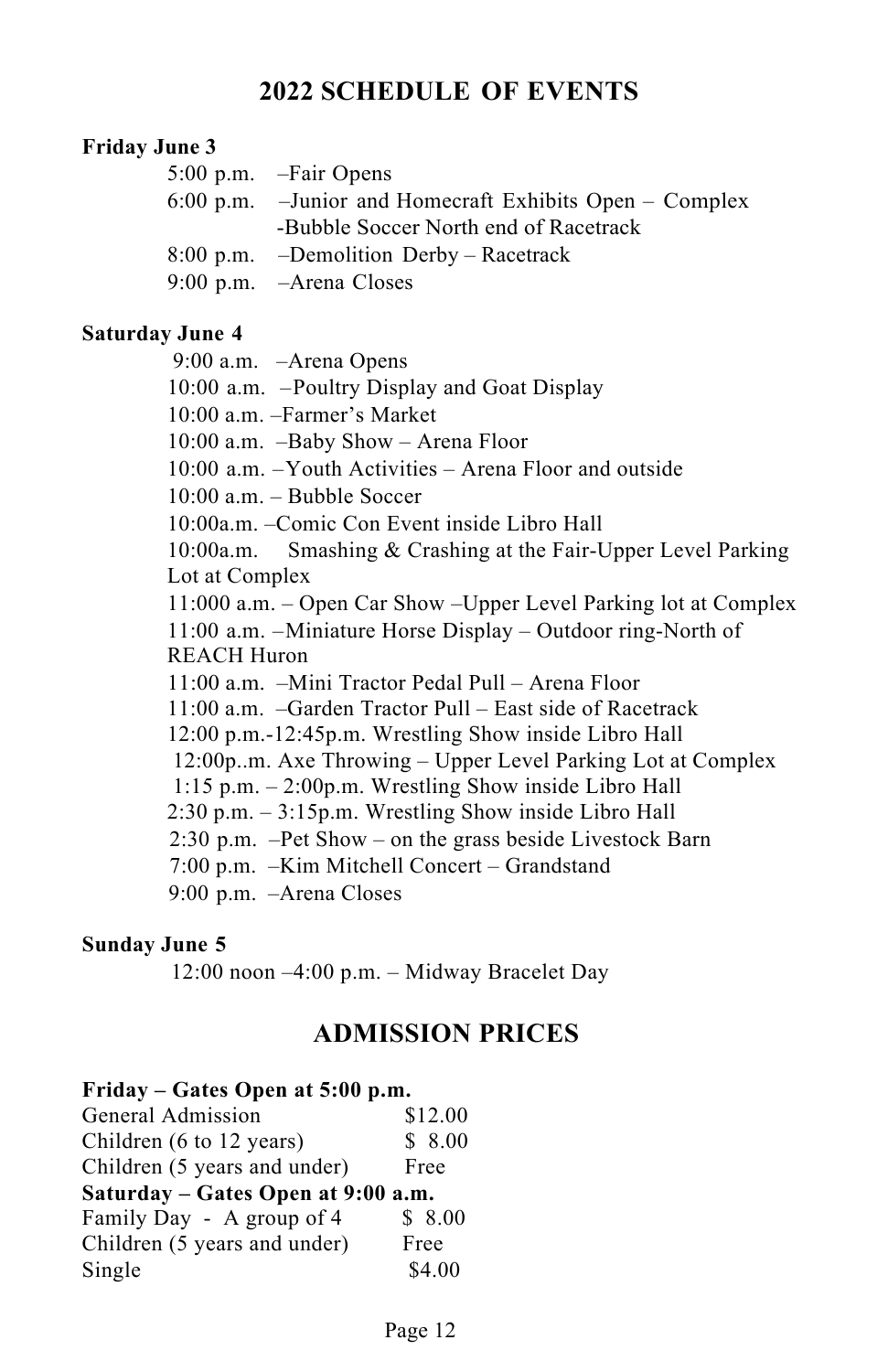## **HOMECRAFT RULES AND REGULATIONS**

- 1. The Society shall not be responsible for any loss to the Exhibitor caused by fire, accident, theft, neglect of other Exhibitors, Officials, or otherwise. This SHALL be a condition of entry.
- 2. A \$5.00 Membership Fee for 2022 is paid by everyone except the Junior and Elementary Sections.
- 3. A \$5.00 Membership Fee entitles an Exhibitor to any number of entries, but only one entry in each class.
- 4. Each entry must have an entry tag and Exhibitor must have filled out an entry form.
- 5. The following year's Membership Fee of \$5.00 will be deducted from prize money.
- 6. A 10% deduction will be figured out on the balance of prize money after specials and membership fees are taken off. This money goes toward our operating costs.
- **7. Adult and Junior entries will be accepted on Thursday June 2, 2022 3:00p.m. – 5:00p.m. and between 6:30 and 10:00 p.m. Judging will start at 9:30 a.m. on Friday, June 3. Homecraft will be open to the public to view the exhibits at approximately 6:00 p.m. Friday.**
- **8. No entries may be removed before 5:00 p.m. Saturday June 4. Remaining entries can be removed Sunday June 5, from 9:00 a.m. to 12:00 noon. The Huron Central Agricultural Society will not be responsible for any items left after 1:00 p.m. Sunday June 5, 2022.**
- 9. All baking should be in clear plastic bags, tied and on suitable plates.
- 10. Quilts can be shown for ONLY two consecutive years.
- 11. All exhibits to be new and must be the work of the Exhibitor. Directors are instructed to discard all soiled, defaced or old work and award prizes to new work.
- 12. Entries welcome from everyone.
- 13. We would appreciate all cheques being cashed by **August 31, 2022.**
- 14. Specials and/or prizes are subject to change without notice but will be replaced with something of equal value. Gift certificates may be issued in lieu of prize money. Should more prize money, certificates or gifts become available, they will be awarded at the Fair.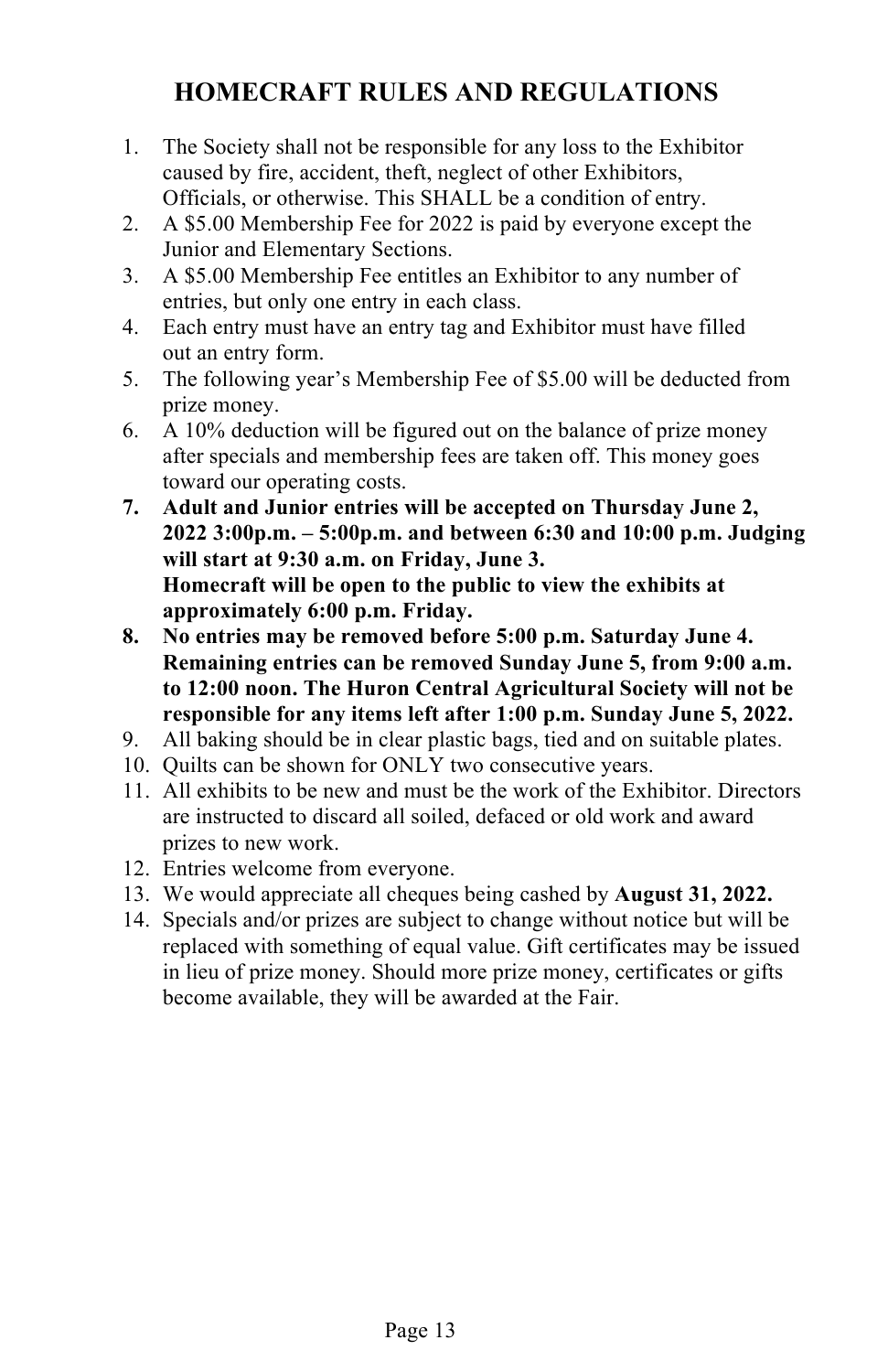## **2022 HOMECRAFT Theme: "Smashing & Crashing at the Clinton Spring Fair"**

### **Section A. ARTS AND CRAFTS**

NOTE: A wall hanging is not framed but should be ready to hang; a picture is framed and ready to hang. **Entry tag fastened with safety pin, tape or a piece of wool (no straight pins).**

- 1. Cushion (any media)
- 2. Pin cushion (Fabric)
- 3. Article for a pet (clothing, toy, blanket, pillow, etc.)
- 4. A gift made from household articles
- 5. A gift basket for a new mother 5 handmade items (judged on appearance only)
- 6. One bazaar item to sell for less than \$10.00
- 7. Decoration(s) for a car
- 8. Handmade Jewellery (any media)
- 9. A handmade card with envelope (not computerized)
- 10. A luminary made from a punched can
- 11. Decorate/paint any surface except wood
- 12. Something useful from something useless
- 13. An article of wood appliqué
- 14. Scrapbook page (captions included)
- 15. Decorate a kitchen utensil
- 16. Coloring Book 2 pages mounted on bristol board with 1" spacing all the way around so they can be displayed
- 17. Any item made with burlap
- 18. "OOPS" Procrastinator's any unfinished article (any media) 75% to 90% finished
- 19. Any other crafted article not listed above

#### Special:

Rose Workman donates prize money to the Exhibitor with most points in classes 1-19

#### **Section B. CHRISTMAS IN JUNE**

- 20. Two different handmade Christmas tree ornaments, mounted
- 21. Pair of Christmas Placemats, Table Cloth, Runner or table top
- 22. Christmas wall hanging
- 23. Christmas stocking
- 24. Snowman or Christmas character -any media not over 18" tall
- 25. Festival item for display on a shelf
- 26. Christmas Angel -- any technique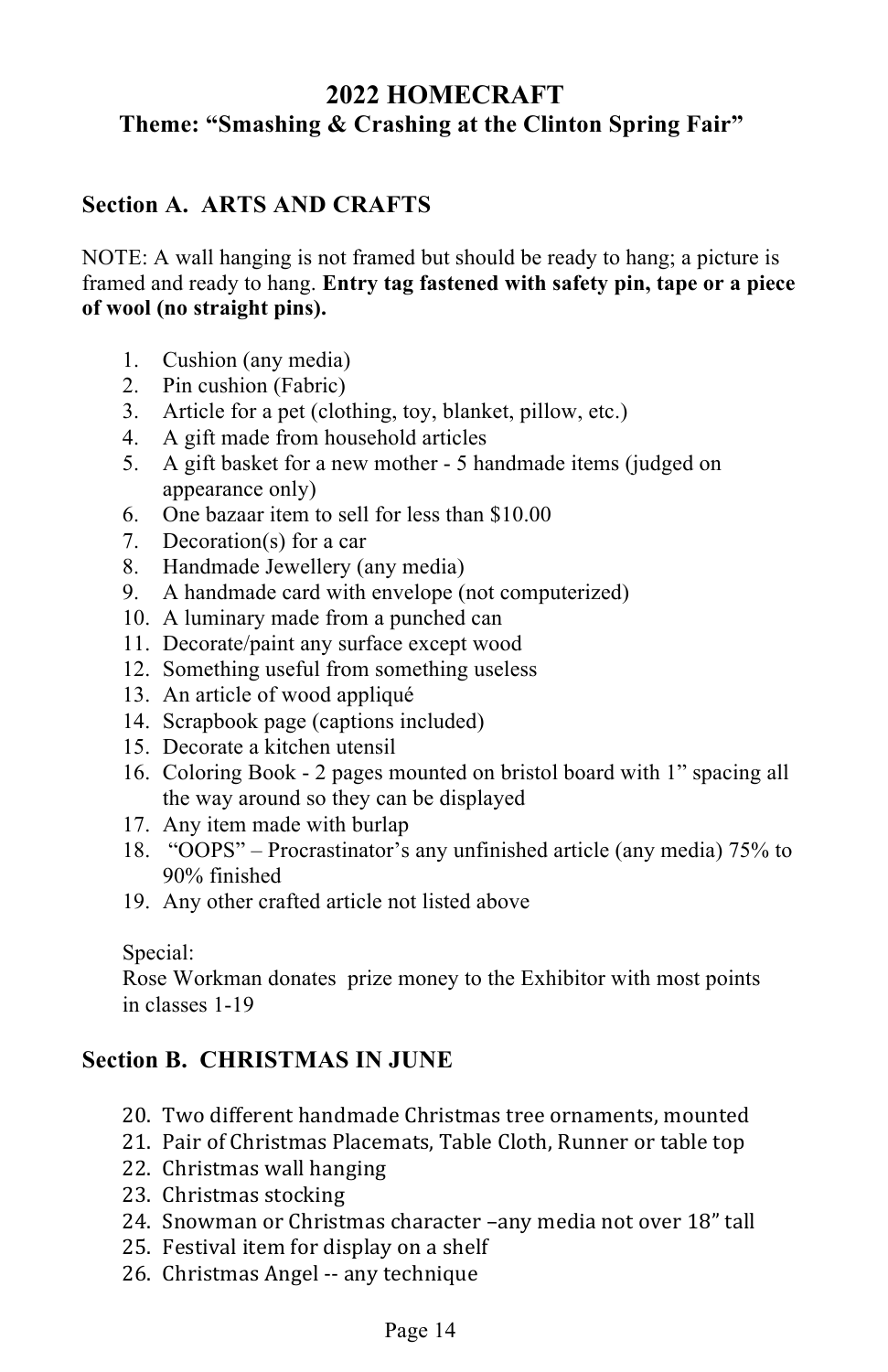- 27. A Christmas gift bag
- 28. A Christmas item from recycled materials/items (identify the item)
- 29. Any other Christmas article not listed above

Special:

To be announced donates a gift certificate to the Exhibitor with most points in Classes 20 - 29

## **Section C. PHOTOGRAPHY**

Pictures 35mm or digital are accepted. No larger than 5" x 7". Entries should be mounted on bristol board with 1" border around for display, but not framed. Digital photos must be printed on photo paper. One print per class.

- 30. Nature Close-Up
- 31. Boat(s)
- 32. Car(s)
- 33. Best Friend (s)
- 34. Barnyard Babies
- 35. Family Traditions
- 36. Life's Precious Moments
- 37. Black and White Scene
- 38. Trees in blossom
- 39. Insects
- 40. Reflections
- 41. Activities with grandparent (s) or Grand pal (s)
- 42. Streetscape
- 43. Stormy weather
- 44. Silo(s)
- 45. Let sleeping Dogs, Cats or Any Other Creature Lie
- 46. An old (A) barn (B) house
- 47. Winter Wonderland
- 48. Action or Sports
- 49. Canada Flag
- 50. Door (s) or window(s)
- 51. Vintage car
- 52. Mmm……Good!

Special:

Arch Angel Studios donates a gift certificate to the Exhibitor with the most points in classes 30 - 52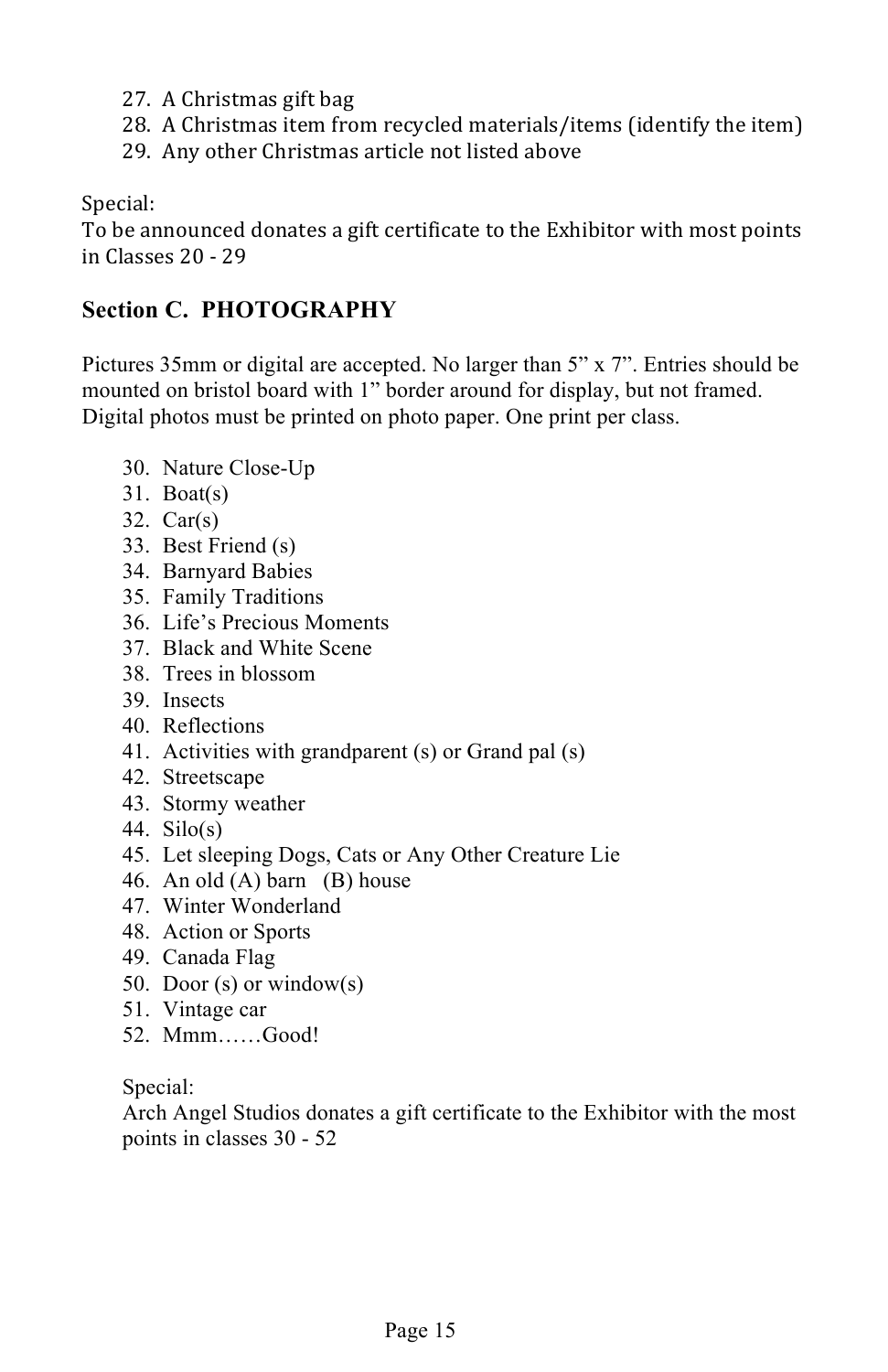## **Section D. SEWING and NEEDLEWORK**

All exhibits to be new and must be the work of the Exhibitor and may be shown one year only. **Entry tag fastened with safety pin, tape or a piece of wool (no straight pins).**

- 53. Sewn Pillow Case (2)
- 54. An article of Cross Stitch, Needlepoint, or Embroidery
- 55. Receiving baby blanket
- 56. Article for a doll (clothing, quilt, etc.)
- 57. Sewn Article of Clothing Adult
- 58. Sewn Article of Clothing Child
- 59. A tote bag or purse
- 60. A child's Halloween costume
- 61. Household sewn article
- 62. A casserole carrier
- 63. Any other sewn article not listed above

#### Special:

To be announced donates a gift certificate to the Exhibitor with the most points in classes 53 - 63

#### **CROCHETING AND KNITTING**

All exhibits to be new and must be the work of the Exhibitor and may be shown one year only. **Entry tag fastened with safety pin, tape or a piece of wool (no straight pins).**

#### **Section E. CROCHETING**

- 64. Baby Shawl or Carriage Cover
- 65. Headband any size
- 66. Create an Article made from a Granny Square or Squares
- 67. Crocheted Scarf
- 68. Crocheted Shawl
- 69. Crocheted Cape
- 70. Crocheted Cowl
- 71. 2 Cotton Dish Cloths different patterns
- 72. Kitchen Finger Towel, with crocheted top\*
- 73. Baby outfit
- 74. Afghan,
- 75. Tote Bag, any size
- 76. Slippers, any size
- 77. Lap Cover
- 78. First Time Crocheting Exhibitor Crocheted Scarf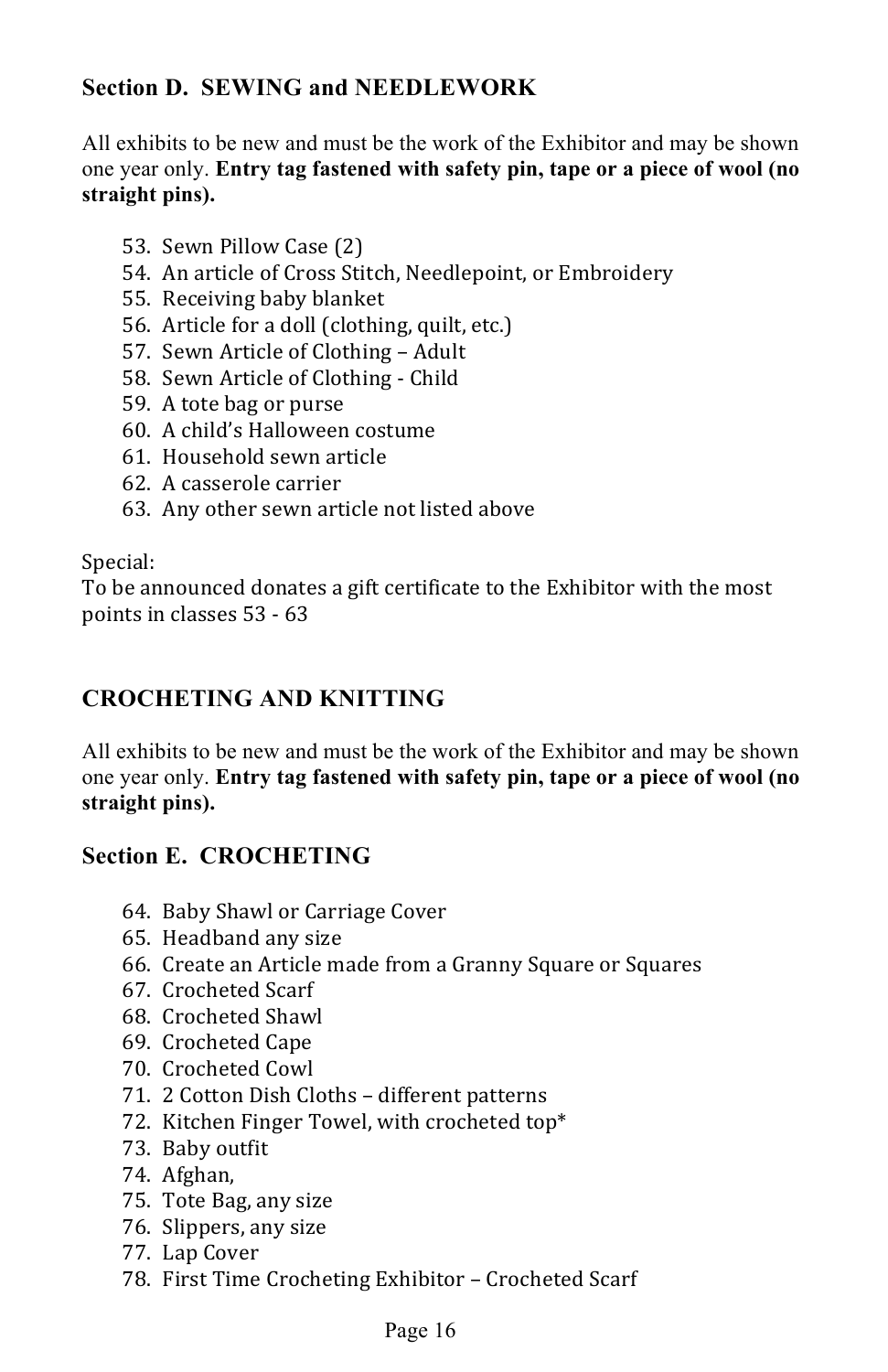- 79. Any article using leftover yarn, not an afghan
- 80. Any other crocheted article not listed above

\*Kitchen towel not necessarily attached to top is when the towel can be slipped through the holder (two pieces). You can make it in one piece or in two (holder and towel are separate pieces).

Special: Cotton Harvest donates a gift certificate to the first time Exhibitor in class 78.

To be announced donates a gift certificate to the Exhibitor with most points in classes 64 - 80

### **Section F. KNITTING**

- 81. Hat, Mitts or Scarf 2 piece set (any 2 of the 3)
- 82. Knitted Christmas article
- 83. Slippers, any size
- 84. Hat or Head Band any size
- 85. Child's Sweater
- 86. Adult's Sweater,
- 87. Kitchen Finger Towel, with knitted top \*
- 88. Texting Mitts
- 89. Adult Socks
- 90. Child's Socks
- 91. "Prayer" Blanket
- 92. Baby blanket
- 93. Scarf, any yarn or style
- 94. 2 Dish Cloths, different patterns
- 95. Lap Cover
- 96. Afghan
- 97. Cowl
- 98. Any article using leftover yarn, not an afghan
- 99. Any other knitted item not listed above

Special:

The Dutch Store donates a gift certificate to the Exhibitor with the most points in classes 81 - 99

\*Kitchen towel not necessarily attached to top is when the towel can be slipped through the holder (two pieces). You can make it in one piece or in two (holder and towel are separate pieces).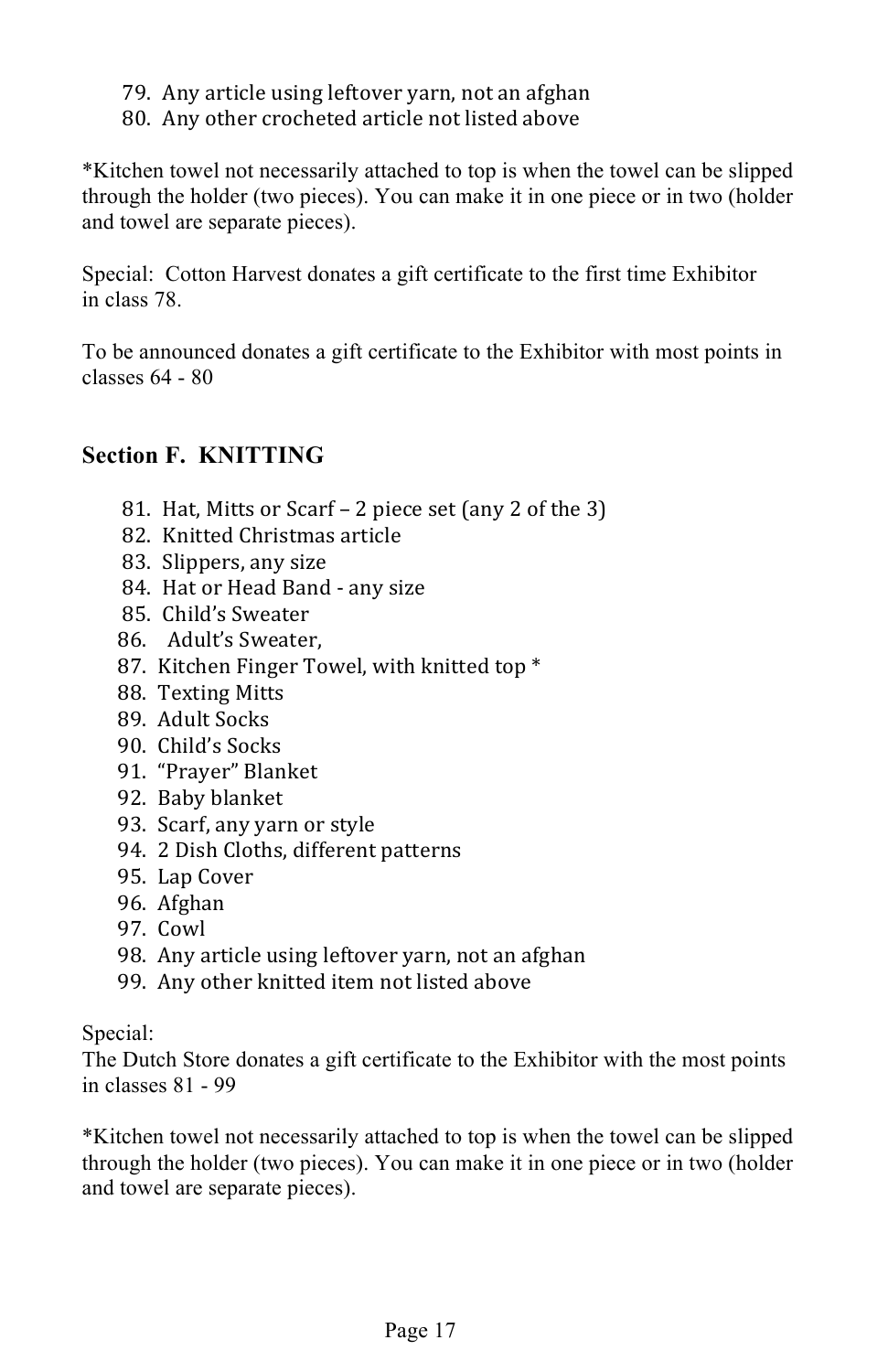## **Section G. QUILTS**

NOTE: All exhibits to be new and must be the work of the Exhibitor. **Entry tag fastened with safety pins or tape (no straight pins). Include name of Quilt Pattern.** 

**ALL QUILTS ENTERED MAY BE ANY SIZE – BUT TO QUALIFY FOR OAAS PRIZE, THE QUILT MUST BE MADE AND QUILTED BY ONE PERSON (OWNER) AND THE SIZE MUST BE WRITTEN ON THE ENTRY TAG WITH A MINIMIUM OF 324" (810 CM IN PERIMETER) – APPROX. 72" x 90". THE MAKER'S AND THE QUILTER'S NAMES MUST BE ON THE ENTRY TAG.** 

- 100. Wall Hanging, max 48" x 48", hand or machine quilted
- 101. Quilted Table Covering (runner, topper, cloth)
- 102. Crib Quilt, any design, min. 36" x 45" hand or machine quilted
- 103. Lap Quilt, Hand or Machine quilted
- 104. Quilt, any design, appliqued, pieced, or combination, hand quilted, by owner, machine quilted by another person, min 72" x 90" or a min of 324" measured on the perimeter
- 105. Scrappy quilt, hand or machine quilted **must be the work of one person**
- **106.** Quilt, any design, appliquéd, pieced, or combination machine quilted,  $min\ 72$ " x 90" or a min of 324" measured on the perimeter, must be the work of one person
- 107. Any other type i.e. Whole Cloth, Quilt-as-you-go, Rag, Reversible, Hand or Machine quilted – must be by one person
- 108. Quilt Block, any design, pieced, or appliquéd, not stamped, mounted, min of  $6" \times 6"$
- 109. Quilt Top, any design
- 110. Pair Quilted Placemats
- 111. Quilt, any design, lap or sofa throw -hand or machine quilted (min 36" x 48") **if more than one person, both names on entry tag**
- 112. Quilted Tote Bag
- **113.** First Time Quilt Exhibitor-any article pieced or appliquéd, hand quilted or machine quilted - must be the work of one person
- 114. Any other hand or machine quilted article not listed above

#### Special:

The Quilt Kitchen donates a gift certificate to the Exhibitor with most points in Classes 100 - 114

Cotton Harvest donates a gift certificate to the Exhibitor in class 113-First Time Quilt.

#### **Specials:**

Janet Cameron donates \$10.00 to the Grand Champion Quilt-Hand Rose Workman donates \$10.00 to the Grand Champion Quilt-Machine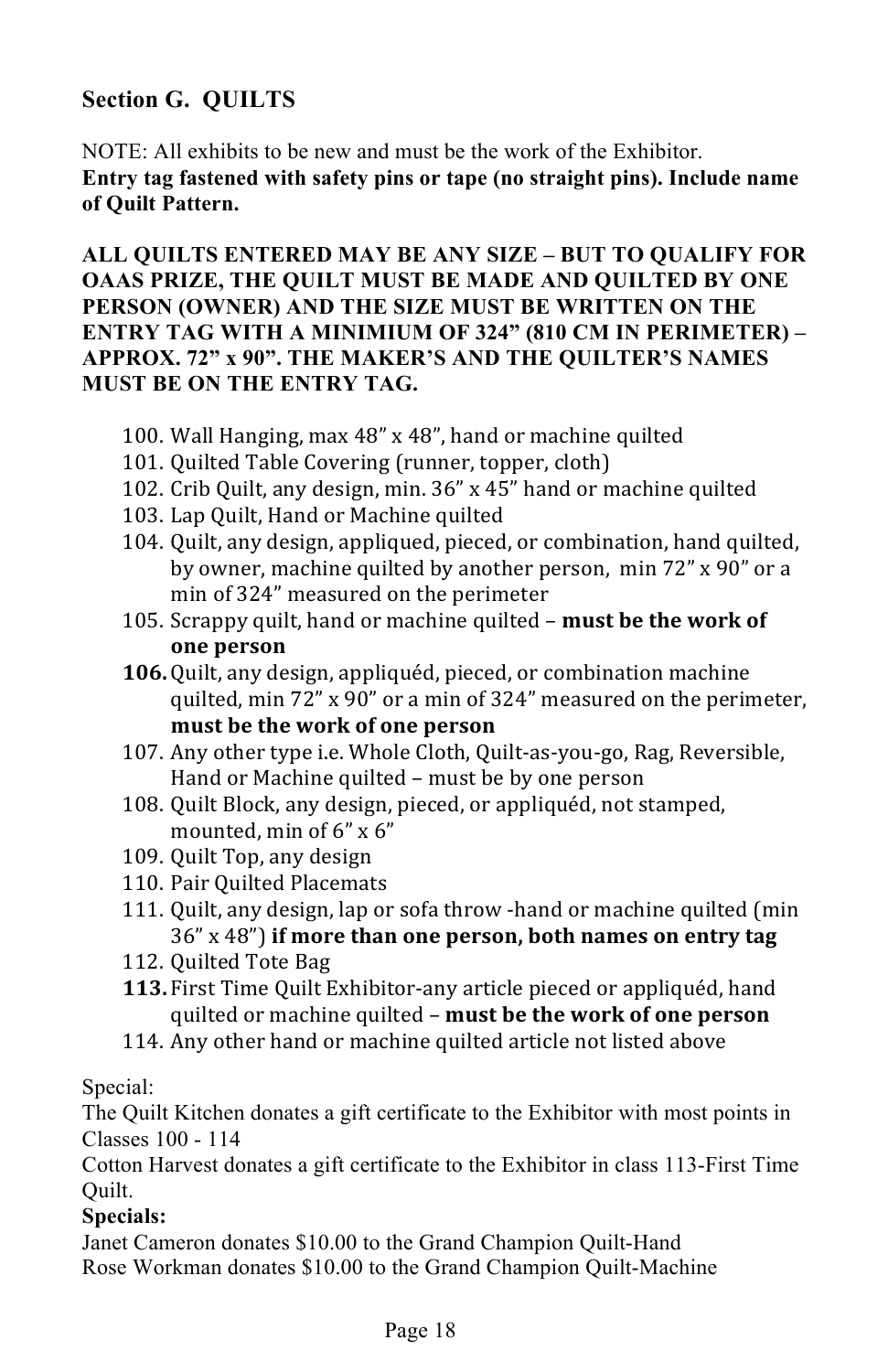Marie Flynn donates \$7.50 to the Reserve Champion Quilt-Hand Rose Workman donates \$7.50 to the Reserve Champion Quilt-Machine

#### **Section H. GOLDEN AGE CLASS** (60 years and older)

#### NOTE: **Entry tag fastened with safety pins, tape or a piece of wool (no straight pins).**

#### **PLEASE SEE QUILT CRITERIA AT THE BEGINNING OF THE QUILT CLASSES**

- 115. A gift for a Grandchild
- 116. Quilt block, any design, mounted, min.  $6" \times 6"$
- 117. Quilt, any design, quilted by Hand  $*$
- 118. Quilt, any design, quilted by Machine<sup>\*</sup> (pieced and quilted by one person)
- 119. Pair of Hot Pads, Oven Mitts (not attached to each other) OR Microwave Dish Holder
- 120 Pair of Placemats
- 121 A Knitted article
- 122. A Crocheted article
- 123. Any Sewn or Needlework article not listed above

\*\*These quilts are eligible to be judged for champion quilt and to move on to District 8 OAAS Competition.

Special:

Rose Workman donates prize money to the Exhibitor with most points in classes 115 - 123

#### **Section I. PENMANSHIP**

124. In cursive, write out "I Wandered Lonely as a Cloud" by William Wordsworth.

> I wandered lonely as a cloud That floats on high o'er vales and hills, When all at once I saw a crowd, A host, of golden daffodils; Beside the lake, beneath the trees, Fluttering and dancing in the breeze.

Special:

To be announced donates a gift certificate to the Exhibitor with most points in class 124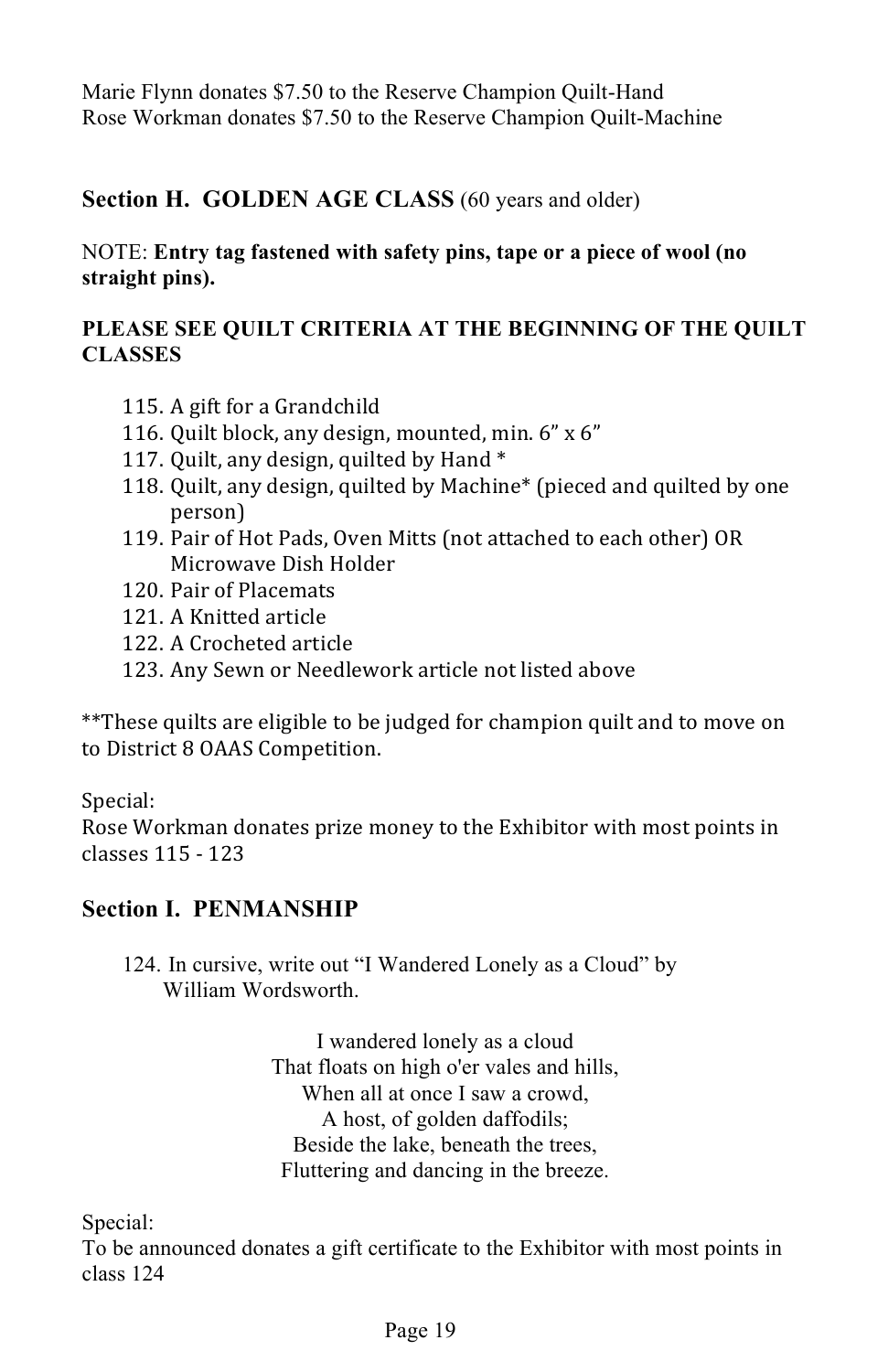## **Section J. CULINARY ARTS (BAKING)**

NOTE: All entries must be homemade, on suitable size plate. Cakes and loaves to be on tinfoil covered cardboard 1" larger than cake or loaf. Dome lid carriers may be used. All other baking to be in clear, plastic zip lock bags. **Tag to be taped to top of entry.**

#### **BREAD**

- 125. One loaf of 60% Whole Wheat Bread
- 126. Three cinnamon buns
- 127. Three Plain Buns (joined)
- 128. Three plain rolls
- 129. Any other bread item not listed

#### **QUICK BREADS:**

- 130. Three Blueberry Muffins, plain, no paper wrap
- 131. Three Bran Muffins, no paper wrap
- 132. Three Tea Biscuits
- 133. One half of a Zucchini Loaf, no yeast
- 134. One half of a Banana Loaf
- 135. One half of Date Loaf with or without nuts
- 136. One half of Lemon Loaf
- 137. Three scones with fruit, raisin, or currents
- 138. Any other quick bread item not listed above

#### **PASTRY:**

- 139. Three Baked Tart Shells
- 140. Raisin Pie, double crust one piece approx. 4" from a 9" pie
- 141. Pumpkin Pie -- one piece approx. 4" from a 9" pie
- 142. Apple Pie, crumbled top -- one piece approx. 4" from a 9" pie
- 143. Cherry Pie with lattice top  $-$  one piece approx. 4" from a  $9$ " pie
- 144. Three Plain Butter Tarts \*\*\*
- 145. Three Butter Tarts with Raisins
- 146. Any other pastry item not listed above

#### **COOKIES:**

- 147. Three Peanut Butter cookies
- 148. Three Chocolate Chip cookies
- 149. Three Chocolate Chip cookies with additions.
- 150. Three Oatmeal cookies with additions
- 151. Three Oatmeal cookies, plain
- 152. Three Ginger cookies
- 153. Three Diabetic cookies, any kind, labelled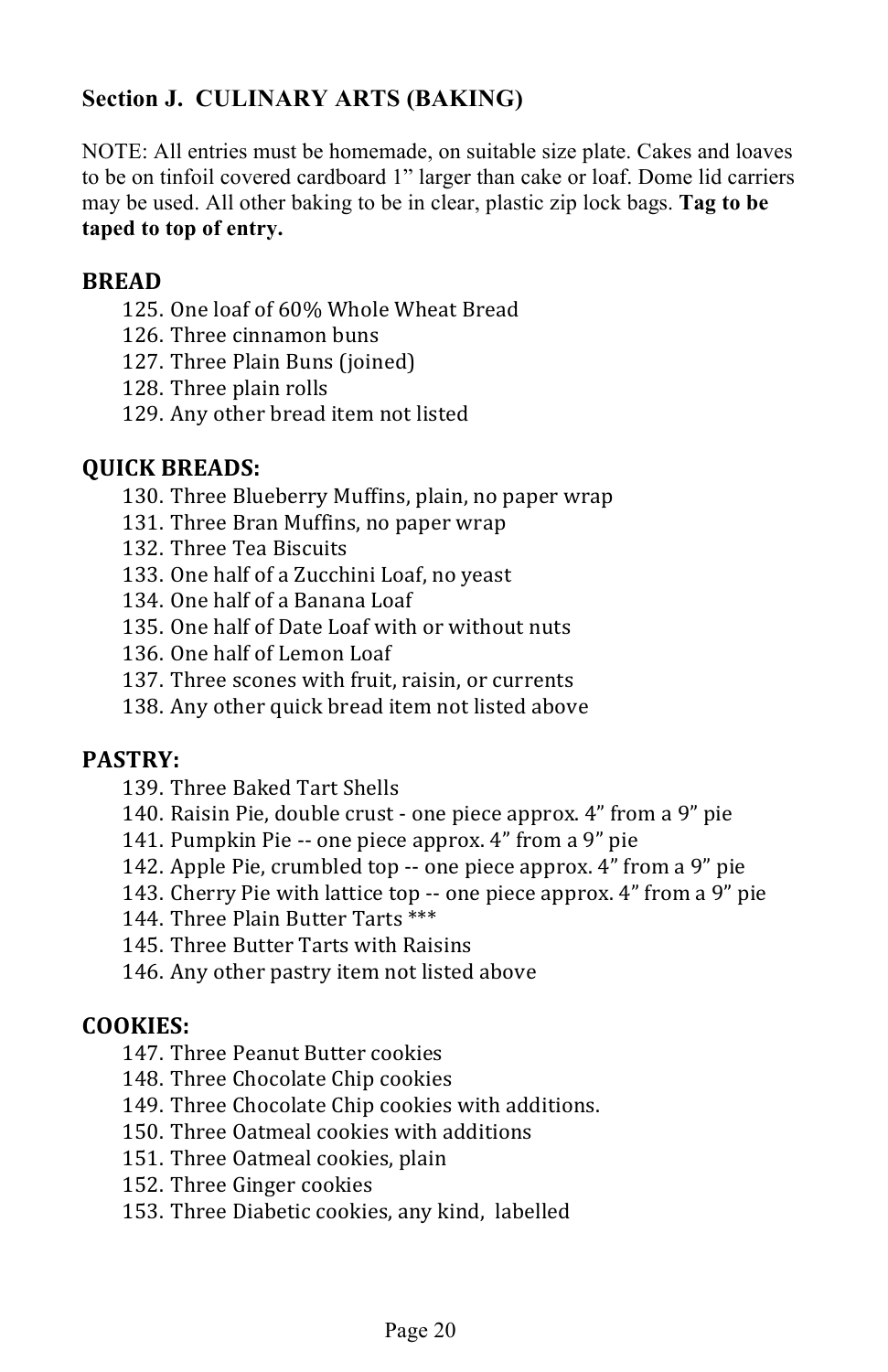#### **SQUARES:**

- 154. Three Oatmeal and Date Squares
- 155. Three Lemon squares
- 156. Three Chocolate Brownies, plain, iced
- 157. Any other square not listed above

## **CAKES:**

- 158. Favourite Cake, 3" x 3" piece or a 3" slice on a plate, iced, labelled
- 159. Fruit Cake 3" slice on a plate
- 160. Sponge Cake, not iced (no mixes)
- 161. Three cup cakes –any flavor, decorated (no mixes)
- 162. Any other cake not listed above,  $3''$  x  $3''$  piece  $-$  3 slices on a plate, labelled

### **MISCELLEANOUS:**

163. Three pieces Candy any kind labelled

164. Trail Mix Snack -- one cup in a zip lock bag

Pan size: (these are the measurements for the top of the pan that must be used)

Minimum size:  $8''$  x  $4''$  x  $2\frac{1}{2}$ " (20cm x 10cm x 7cm)

Maximum size:  $9''$  x  $5''$  x  $3''$  (23cm x 13cm x 7.5cm)

\*\*\* Butter Tarts no raisins, nuts or fruit, must be solely made by the exhibitor entering the competition. The winner is eligible to enter the District 8 Competition.

Special:

Corrie's Foodland donates a bag of Robin Hood Flour to the Exhibitor with most points in Classes 125 - 164

## **CANNING**

These items can be made in the summer and fall of 2021 to be judged at the 2022 Fair. Canning to be shown in 500 ml or pint size jars. Jams and jellies to be shown in 125 ml or 250 ml jars. All jars to be sealed except uncooked jam. **Please secure tag on top of jar with elastic (punch hole in tag and then put elastic through hole and fasten to top of jar).**

## **Section K. JAMS**

165.Rhubarb Jam, cooked, made with strawberry powder 166.Strawberry Jam, cooked 167.Raspberry Jam, cooked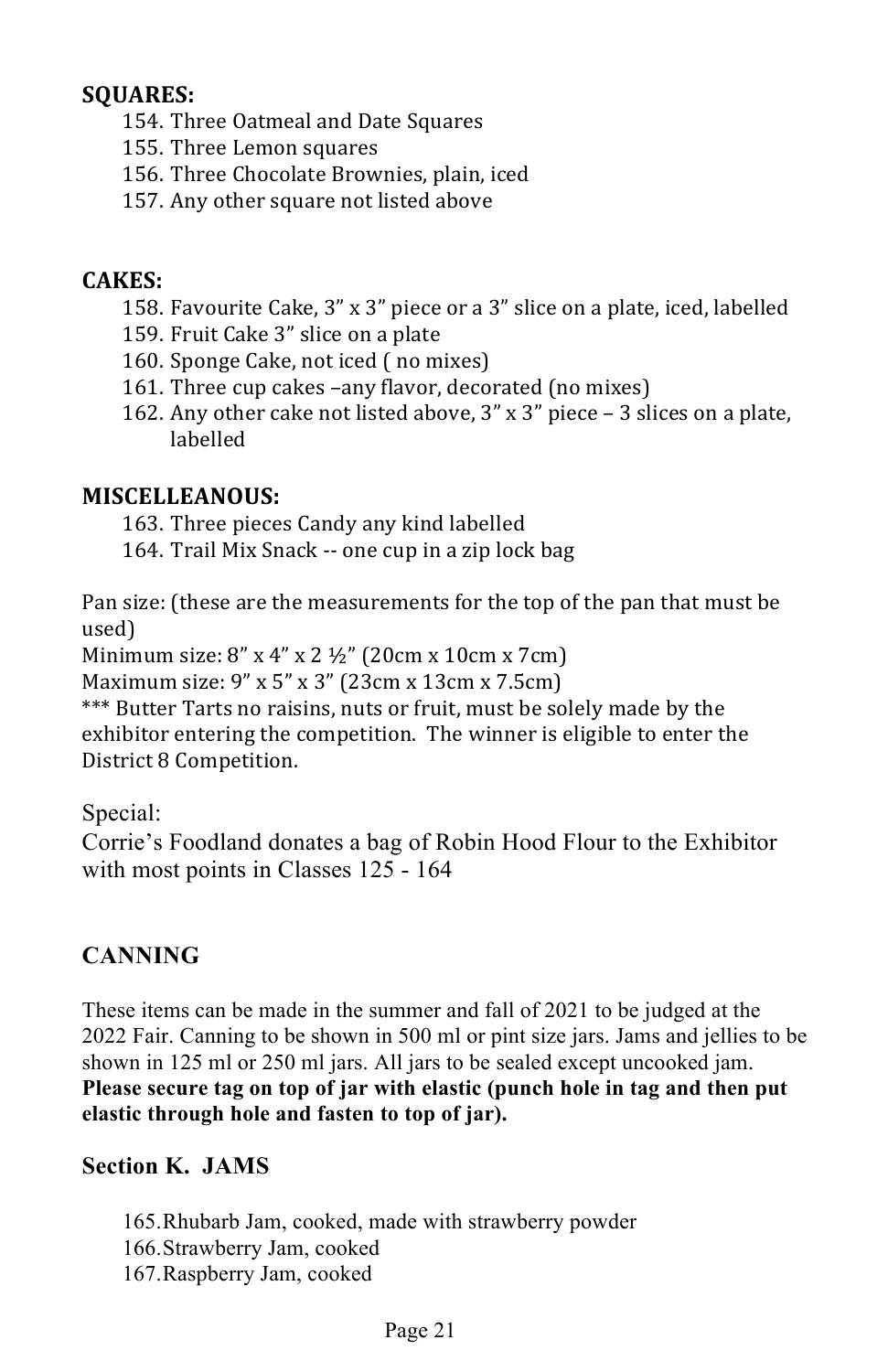168.Diabetic Jam, labelled 169.Strawberry Jam, uncooked 170.Wild Berry Jam, uncooked 171.Marmalade 172.Any other Jam, cooked-labelled 173.Any other Jam, uncooked-labelled

#### **Section L. JELLY**

174.Red Currant Jelly 175.Black Currant Jelly 176.Red Pepper Jelly 177.Grape Jelly 178.Any other Jelly, labelled

#### **Section M. CANNED FRUIT**

179.Fruit Cocktail 180.Pears 181.Peaches 182.Applesauce, no spices 183.Tomatoes 184.Stewed Tomatoes

#### **Section N. PICKLES**

- 185. Dill Pickles 186.Pickled eggs 187.Pickled Beets 188.Hot Dog Relish 189.Beet Relish 190.Spaghetti Sauce – no meat 191.Chili sauce 192.Salsa - chunky 193.Cooked Salad Dressing
- 194.Any other Pickles no food colouring labelled
- 195.Bernardin Special Please use Bernardin jars, Snap lids and or Bernardin Pection. Jar size listed above.
- 196.Maple Syrup-shall consist of two (2) curved Kent style glass bottles (D&G #505188 Syrup bottle with handle) or equivalent of Maple Syrup, Canada Grade A-Amber, each having a capacity of 250 ml

Maple syrup should have a flavor characteristic of its respective colour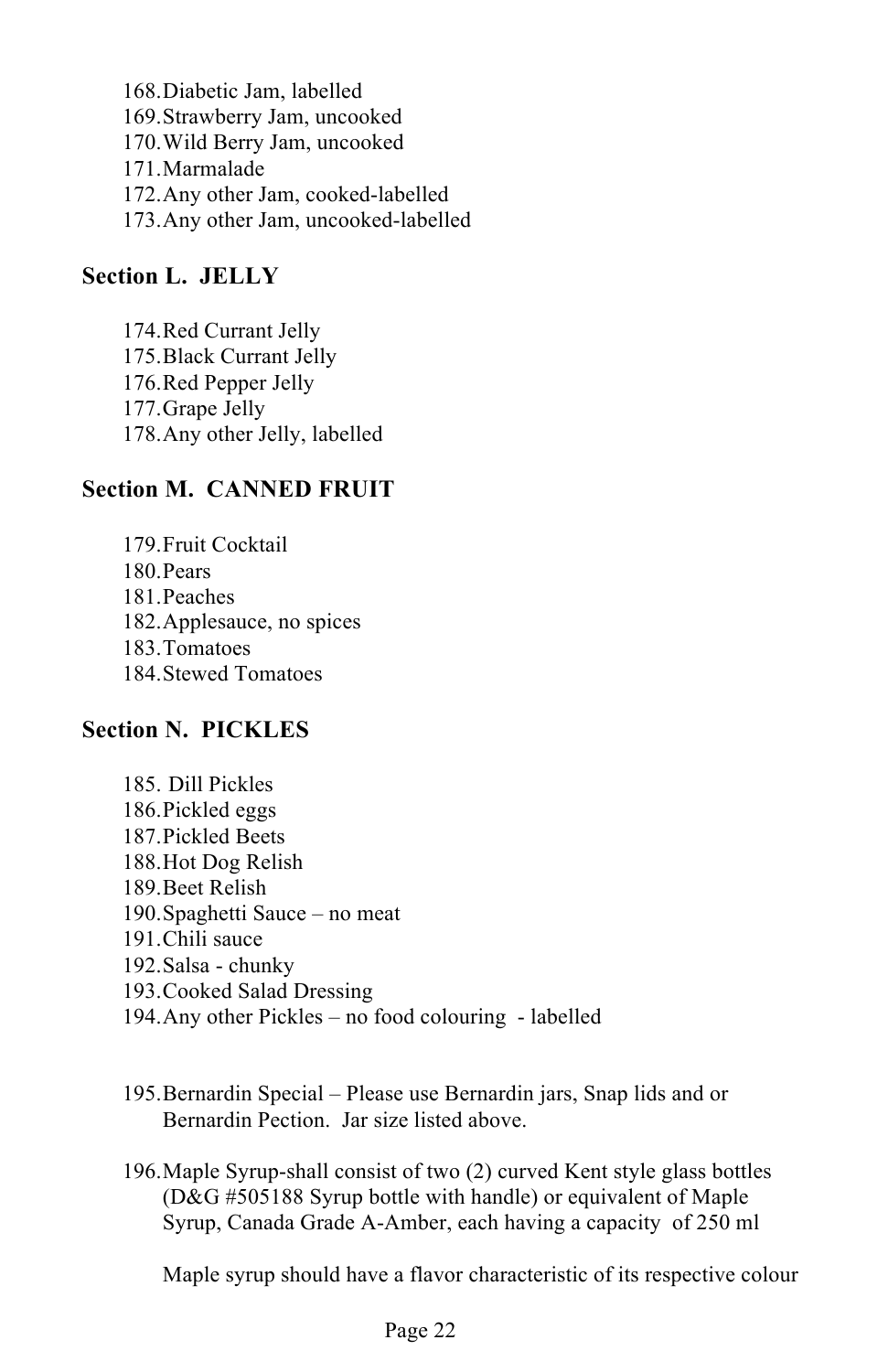class and be free from any objectionable odour or taste.

Any maple syrup entry containing any form of foreign material will be disqualified from competition. to be made solely by the person or family entering

Must be made solely by the person or family entering the competition.

197.Liquid Honey –shall consist of two clear glass containers, each having a capacity of 500 grams (375 ml).

Any honey entry containing any form of foreign material will be disqualify from the competition.

Must be made solely by the person or family entering the competition.

Special: Bartliff's Bakery donates a gift certificate to the Exhibitor with most points in Culinary Arts (Baking) and Canning Classes 165 - 197

## **Section O. FLORAL EXHIBITS**

NO artificial flowers please. Flowers MUST be grown by Exhibitor **– attach entry tag securely.**

198.Ivy - any variety, in suitable container 199.African Violet - flowering, single, one crown 200.African Violet - flowering, double, one crown 201.African Violet - flowering, most blooms on it 202.Miniature Bouquet in a miniature vase, not more than 5" high 203.Spring Flower Arrangement in suitable container 204.One Coleus plant 205.Baby Tears in a suitable container 206.Dining Room Table arrangement, not over 9" high 207."Coffee Break" – arrangement in a coffee mug 208.Arrangement using the fair theme-"Smashing and Crashing at the Clinton Spring Fair" 209."Shades of Spring" - arrangement in a pedestal type container using spring flowers 210.A "Squirrel's Heaven" arrangement using flowers, cones, nuts, etc 211.Flower Arrangement – incorporating a kitchen utensil 212."Rainbow" using colors in a suitable container 213.Collection of Cacti planted in one container 214.Collection of Succulents planted in one container 215.Wayside Bouquet (fresh spring flowers only) 216.Unusual Houseplant 217.Arrangement of Green Plants only 218.Fern, any variety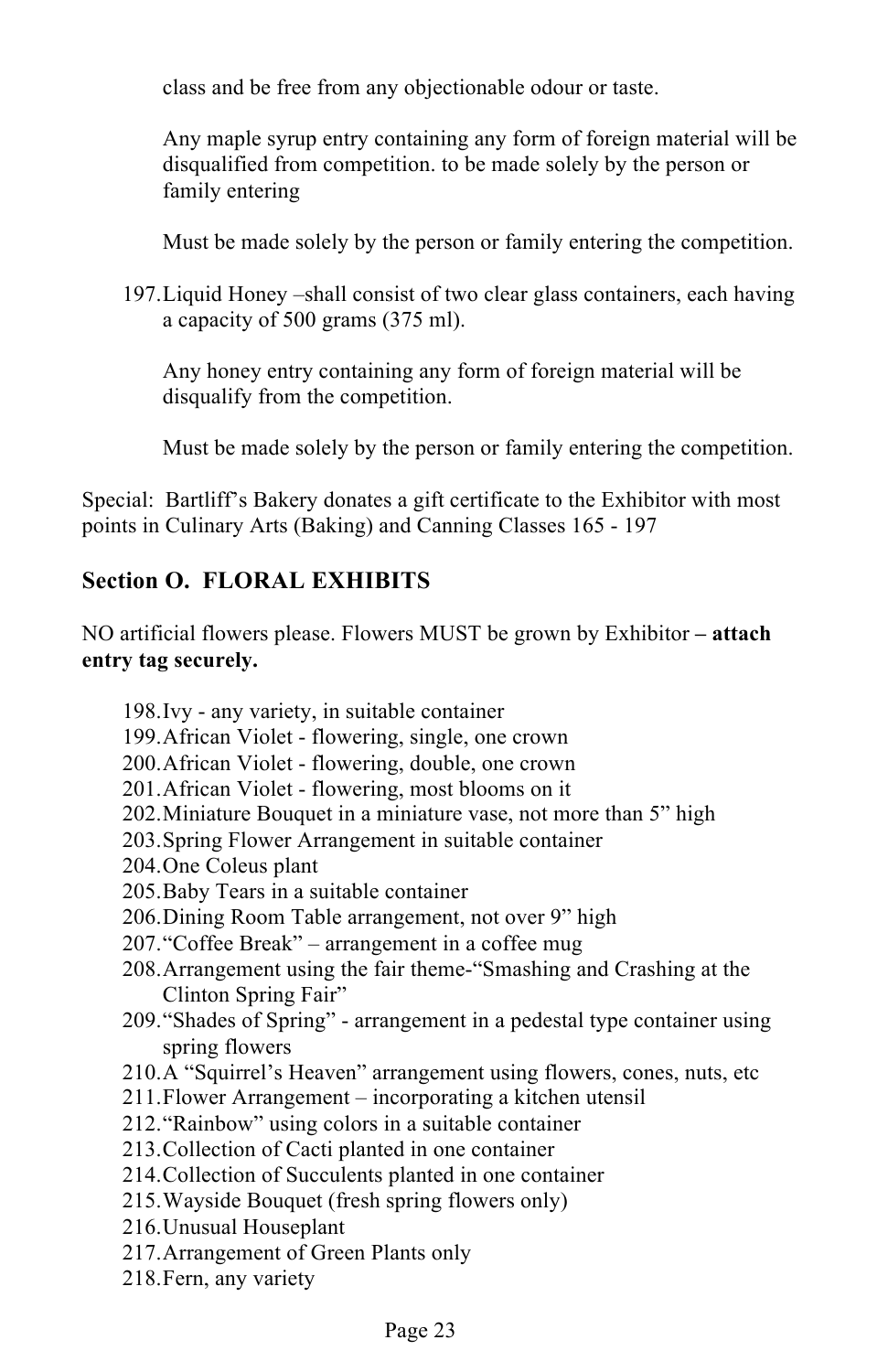219.Potted Plant in work boot 220.3-5 Herbs in window box or planter 221.Any Houseplant not listed above

Special:

To be announced donates a gift certificate to the Exhibitor with most points in Classes 198 – 221.

#### **Professional Class**

- 222. Spring flower arrangement in a suitable container
- 223. Corsage for graduation

#### **Section P. WOODWORKING**

#### **Fasten entry tag securely.**

- 224. Bird House or Feeder
- 225. Lawn or Garden Ornament less than 24" or Sign
- 226. Wooden Picture Frame
- 227. Child's Toy
- 228. Any article for a wall- shelf, clock, or sign
- 229. Novelty item made from small scrap pieces of wood
- 230. A Wooden Game
- 231. Article of Wood Burning
- 232. Christmas related article
- 233. Article made on a Lathe
- 234. Any other article not listed above

#### Special:

To be announced donates a gift certificate to the Exhibitor with most points in classes 224 - 234.

#### **Section Q. ANTIQUES AND COLLECTIBLES**

**Antiques must be at least 50 years old and be part of the Exhibitor's collection.** 

**Antique Dealers are not eligible to compete.** 

**A 25 word or less history of the article must be attached.** 

**All entry tags must be securely fastened to the article exhibited.** 

**Condition of the article will be taken into consideration when judged. Directors are not responsible for damage or missing parts/exhibits.**

- 235. Stump the judge????? Any hand held antique item for the judge to identify (please identify it yourself in a sealed enveloped attached to your entry ticket)
- 236. Salt and Pepper Shakers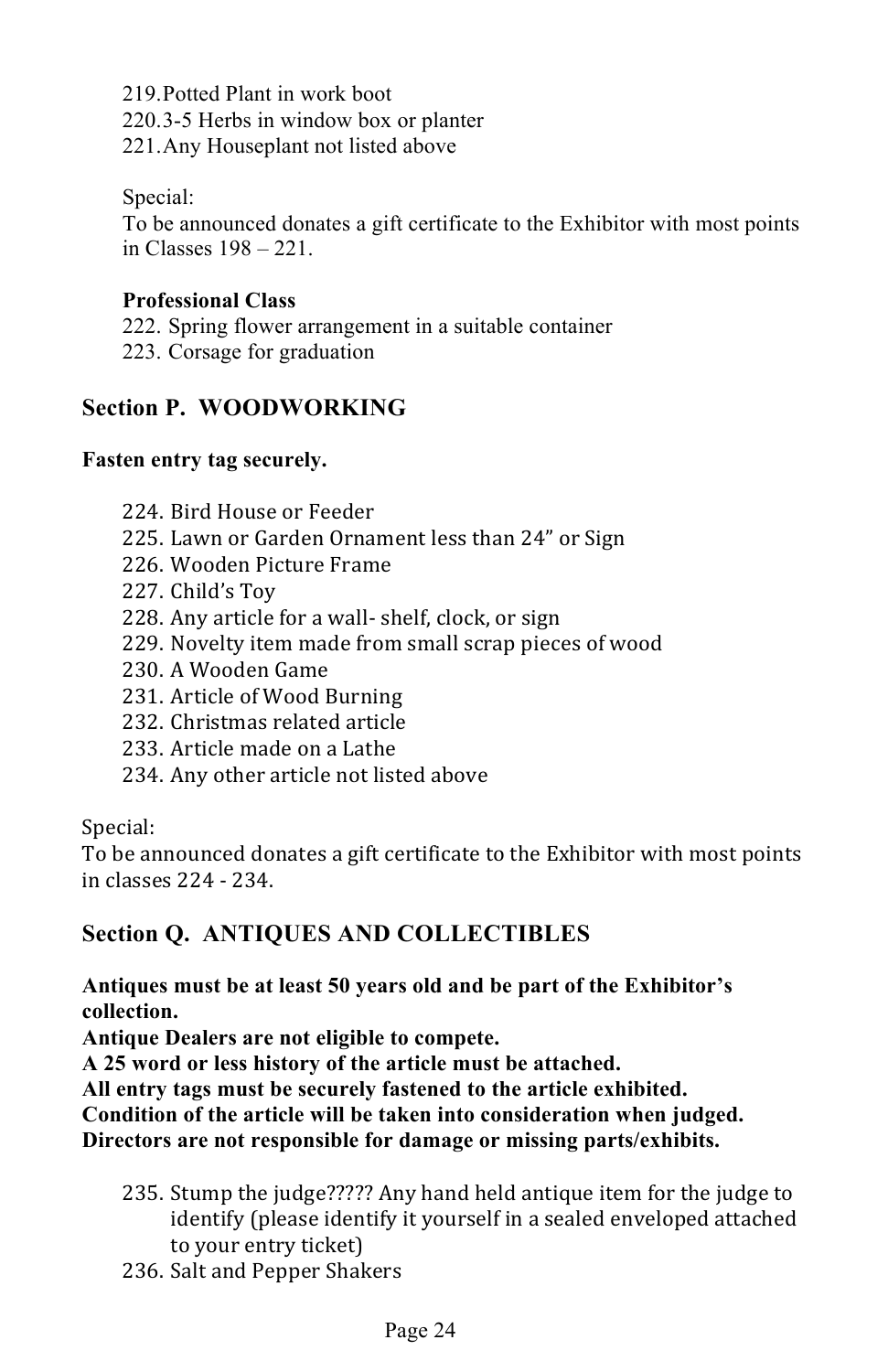- 237. Cookie cutters (3)
- 238. Red Rose tea collectables-mounted in a box
- 239. Child's nursery rhyme book
- 240. Lady's fan
- 241. Sewing box not to exceed 12"
- 242. Kitchen tool
- 243. Recipe book -bound, coil or rings
- 244. Vinyl records with sleeve
- 245. Nutcracker, must be under 16"
- 246. One cup and saucer
- 247. Unusual teapot
- 248. Letter opener
- 249. Ontario license plate
- 250. A grain scoop
- 251. Hand plane
- 252. Wedding photo, please include date of wedding on entry tag
- 253. Newspaper date shown
- 254. Any other antique article not listed above

Special:

To be announced donates a gift certificate to the Exhibitor with most points in classes 235 - 254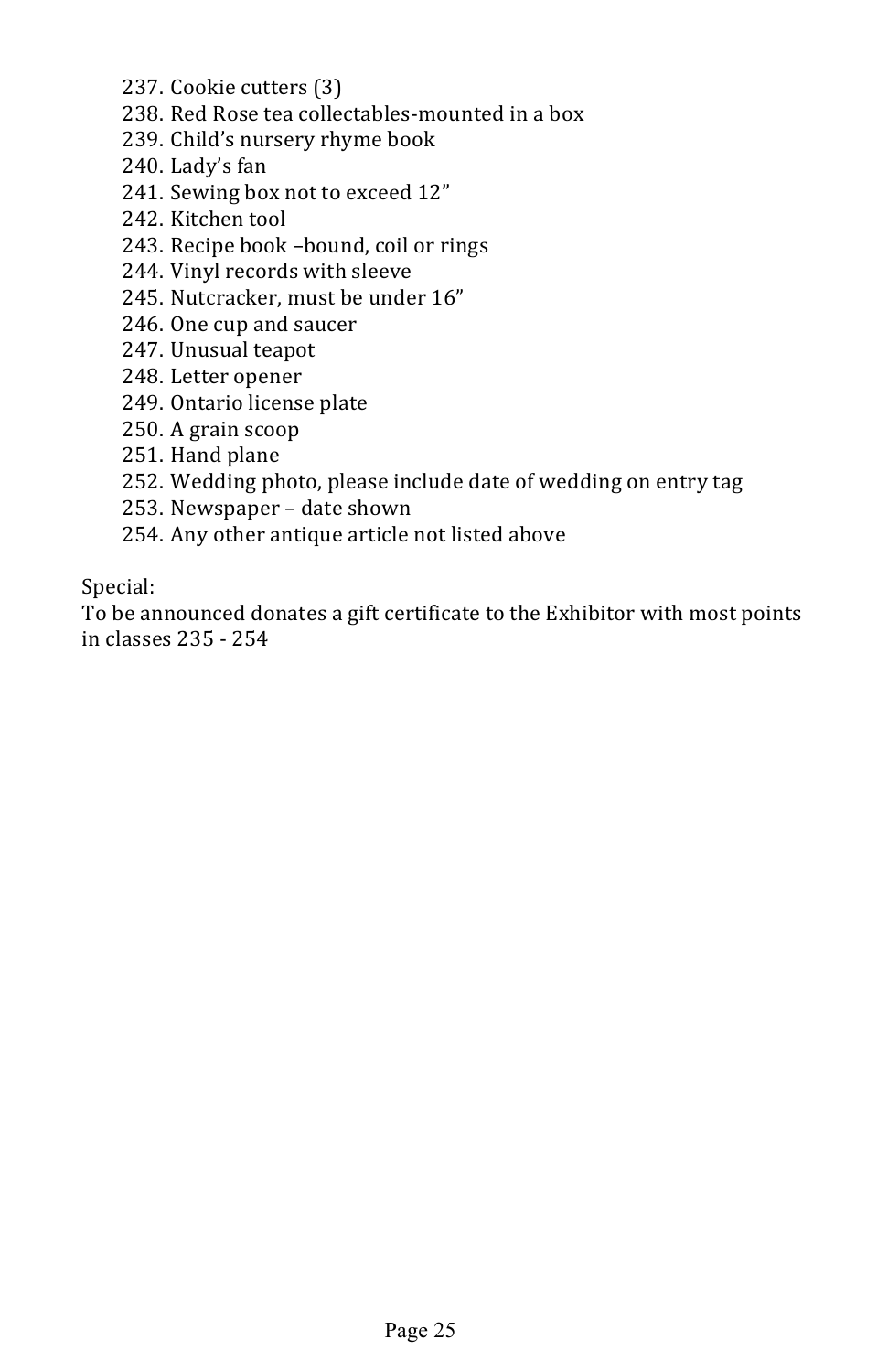#### **2022 JUNIOR HOME CRAFT THEME: "Smashing & Crashing at the Clinton Spring Fair" June 3, 4, & 5, 2022**

**Parents!** We ask you to allow the youth to do the work and preparation of the exhibits without assistance. Encourage them in every way, but remember that every bit of work you do for them, defeats the object of the Junior Section.

Junior is anyone 18 years old and under. They are not required to pay an entry fee when entering in the Junior Home Craft section.

Junior Home craft will be accepted on Thursday June 2, 2022 from 3:00p.m. – 5:00p.m. and from 6:30 p.m. and 10:00 p.m. Please obtain **Exhibitor Numbers** at this time. Judging will begin on Friday, June 3, 2022 at 9:30 a.m. Exhibits will be open for viewing at approximately 6:00 p.m. Friday June 3, 2022.

**Entry Sheets** are enclosed in prize book

Junior Home Craft classes will be judged on the following age categories:

a) Age 4-6 years b) Age 7-10 years c) Age 11-13 years d) Age 14-18 years

#### **Please include your age category on your entry tag and entry form**.

**Questions?** Please call Margaret Fouts 519-565-4241 or Moranne Duddy 519-482-3652

#### **Prizes: 1st Place: \$5.00 2nd Place: \$4.00 3rd Place: \$3.00**

#### **Section J) ARTS & CRAFTS**

NO KITS except where specified

- 1. Create a demolition derby scene in a shoebox, made from lego, no larger than 12" X 12"- NO KITS
- 2. Create a friendship bracelet, any media
- 3. Create a catapult, no larger than 12" x 12"
- 4. Create your family portrait using buttons , displayed on a sturdy plate with labels
- 5. 3 D homemade turkey, any media
- 6. Draw a cartoon character, maximum size 8.5" X 11"
- 7. Create a bookmark any media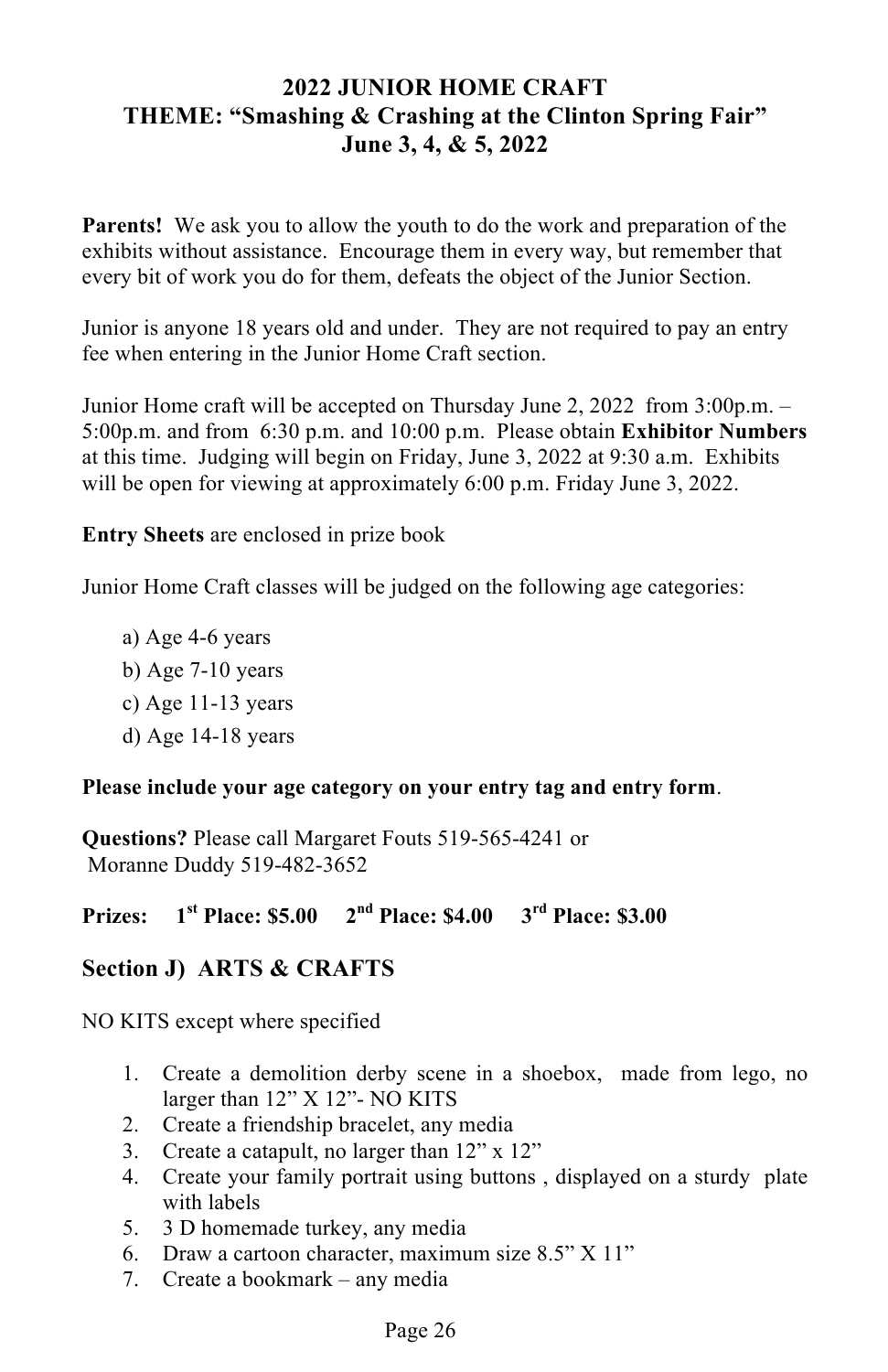- 8. Make a creature from pine cones
- 9. Make a torn paper picture
- 10. Make a pebble and/or sea glass picture on a plate
- 11. Create a pencil drawing (black and white), maximum size 8.5" X 11"
- 12. Create a pencil drawing (coloured), maximum size 8.5" X 11"
- 13. Handmade musical instrument
- 14. Create a paper plate car
- 15. Decorate a bottle from your blue box to make a vase
- 16. Create a key chain –any media
- 17. Make a birthday card for a friend
- 18. Create a unicorn or monster any media
- 19. Create a squishy stress ball
- 20. Transform any size of a can into a beautiful masterpiece
- 21. Create a paper toilet roll race car
- 22. Create a mini Mason jar aquarium
- 23. Best dressed baseball hat
- 24. Create a sculpture using shredded paper
- 25. Free hand drawing any subject
- 26. Create a Canada flag any media
- 27. Create a 3-D spring picture max of 12"x 12" any media
- 28. Make a finger painting maximum size 8.5" X 14"
- 29. Make a clothes pin craft
- 30. Make an item from Perler beads
- 31. Any other craft item, not listed above

#### Special:

Rose Workman donates prize money to the Exhibitor with most points in classes 1 - 31

#### **Section J) AMATEUR PHOTOGRAPHY**

Pictures are to be no larger than 5" x 7", unless specified. Entries must be mounted on cardstock or similar paper for display. Digital photos must be printed on photo paper. Photos must not be framed.

- 32. Animal or Pet
- 33. Landscape scene , any season
- 34. "Yummy"
- 35. Family time
- 36. Fun with friends
- 37. "Party time"
- 38. A photo of pebbles or rocks
- 39. Object with a shadow
- 40. Stormy weather
- 41. Selfie
- 42. Black  $&$  white your choice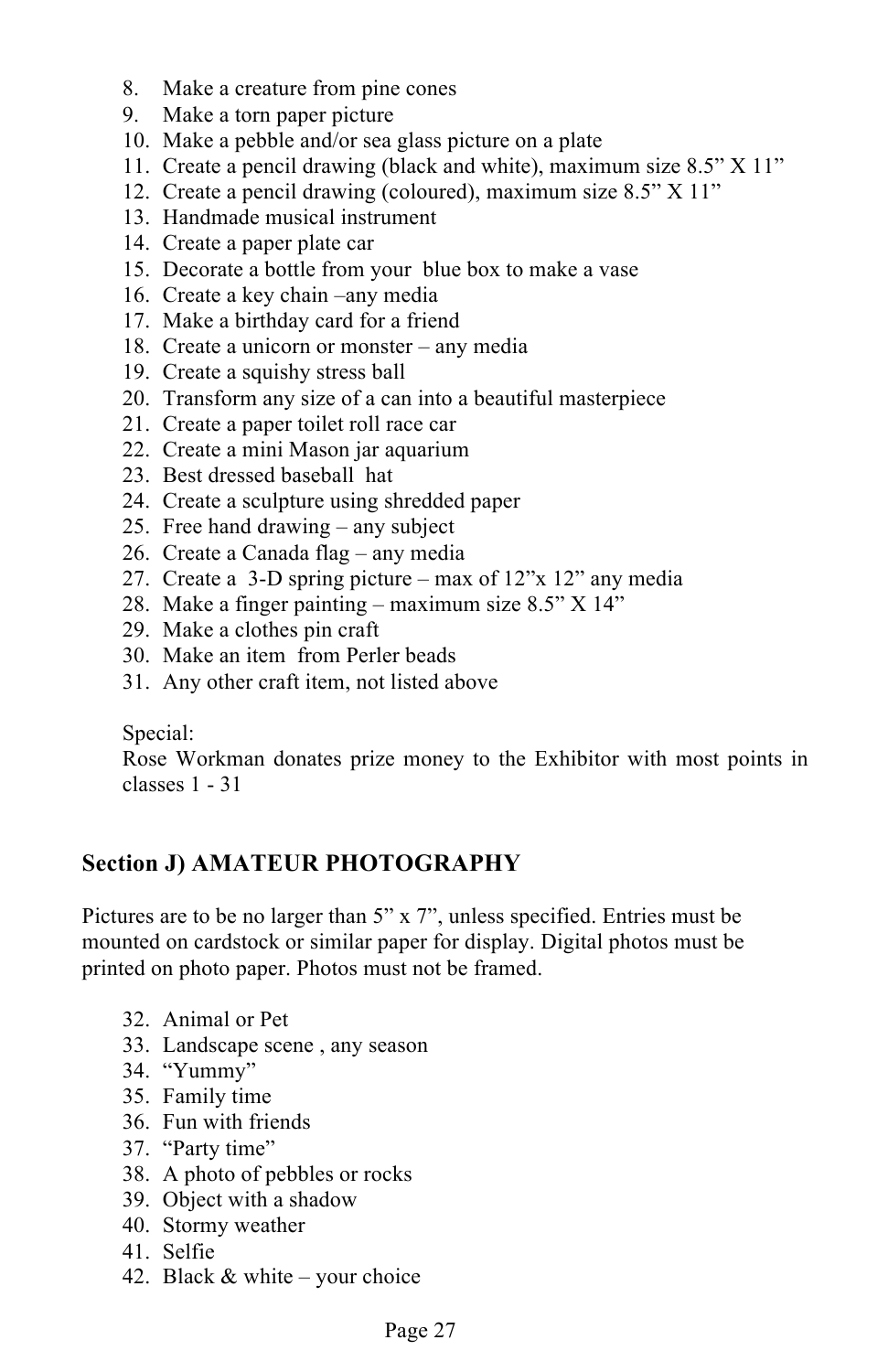- 43. Sports
- 44. Just clouds
- 45. Spider web(s)
- 46. Close up of a flower
- 47. My favourite toy
- 48. Special occasion
- 49. Christmas
- 50. Animal tracks
- 51. A sunrise or sun set
- 52. Water action
- 53. A bird
- 54. A picture of your favourite vehicle

Special: Arch Angel Studio donates a gift certificate to the Exhibitor with most points in Classes 32 - 54

### **Section J) BAKING**

Entries should be in clear plastic bags, tied and displayed on suitable plates. **Entry tag to be taped to bag.**

- 55. Bake and decorate three cupcakes
- 56. One slice of dessert pizza on a paper plate
- 57. Three chocolate hay stacks
- 58. Make three chocolate chip muffins
- 59. Three oatmeal chocolate chip cookies
- 60. Three decorated sugar cookies
- 61. Create a trail mix of your own in a plastic bag (1 cup)
- 62. Make a flower using marshmallows

#### **63. PLAIN CHOCOLATE CHIP COOKIES COMPETITION ( no nuts) OPEN TO YOUTH UP TO 15 YEARS (as of December 31<sup>st</sup> of current year)**

The winner of this class will be eligible to enter at District 8 Competition. The winner of the District 8 Competition will receive prize monies paid by the District. The entry will consist of 8 cookies displayed on a firm disposable plate - cookies no larger than 3" (7.5cm) no less than 2" (5cm).

Special:

Rose Workman donates prize money to the Exhibitor with the most points in classes 55- 63

#### **Section J CHRISTMAS IN JUNE**

- 64. Create a Lego Christmas tree (in a low box)
- 65. Create a sugar cube igloo
- 66. Make a tissue paper stained glass ornament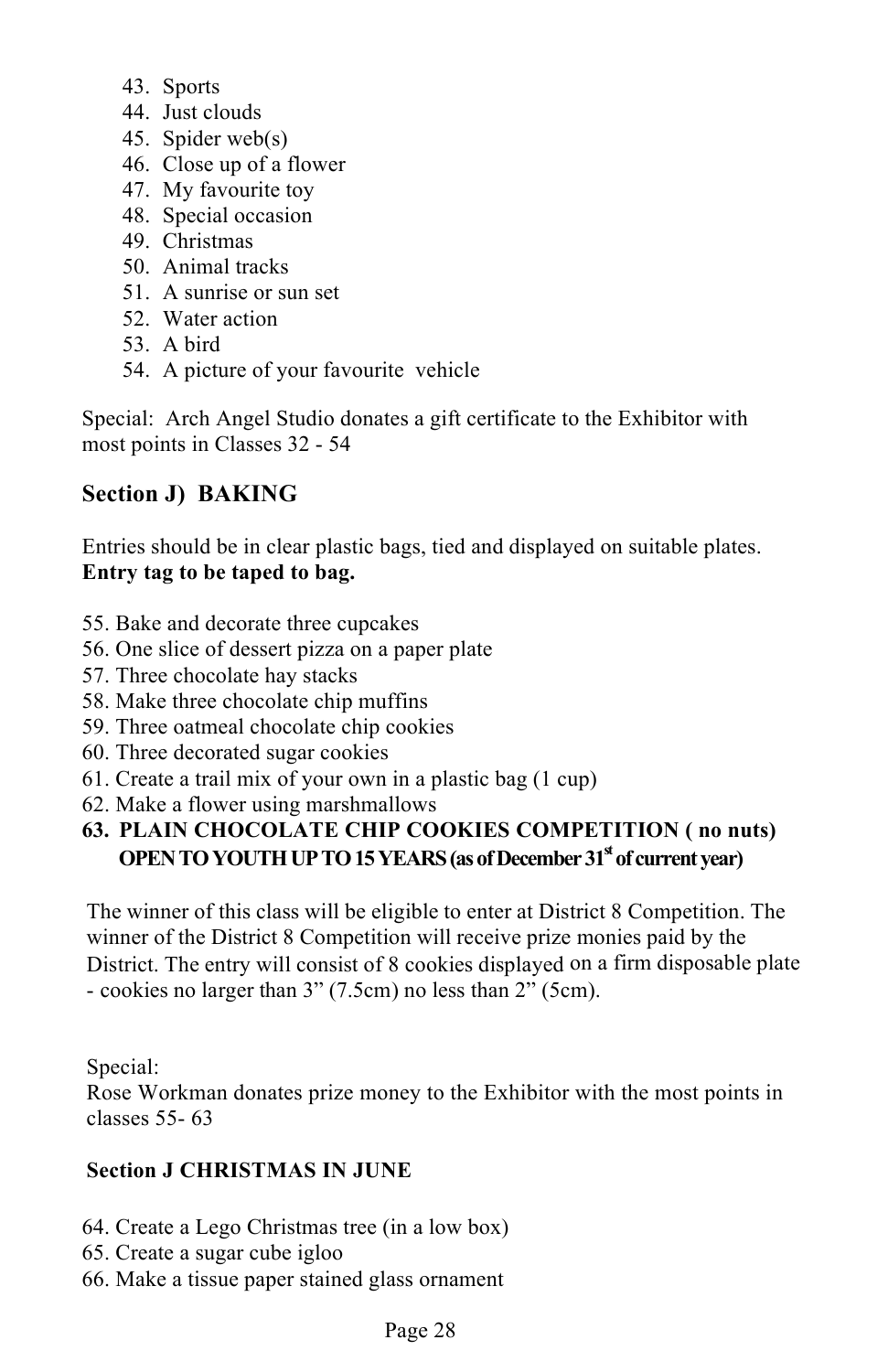- 67. Make and decorate a popsicle stick snowflake
- 68. Make a paper bag snowman
- 69. Wrap a Christmas gift box
- 70. Make a paper snowflake
- 71. Any other Christmas article not listed above

Special:

To be announced donates a gift certificate to the Exhibitor with most points in classes 64 - 71

#### **Section J) FLORAL**

- 72. Using spring flowers (i.e. lilacs), create a table arrangement
- 73. Grow a bean plant from seed, minimum growth of 2 weeks required
- 74. Create a collage of dried flowers and leaves 8.5" x 11"
- 75. Create a floating flower display
- 76. Any other floral article not listed above

Special:

To be announced donates a gift certificate to the Exhibitor with most points in classes 72-76

#### **Section J) WOODWORKING**

- 77. Step Stool
- 78. Display Shelf
- 79. Picture Frame
- 80. Bird Feeder
- 81. One handcrafted item of wood burning
- 82. Any other wooden article not listed above

Special:

To be announced donates a gift certificate to the Exhibitor with most points in classes 77 - 82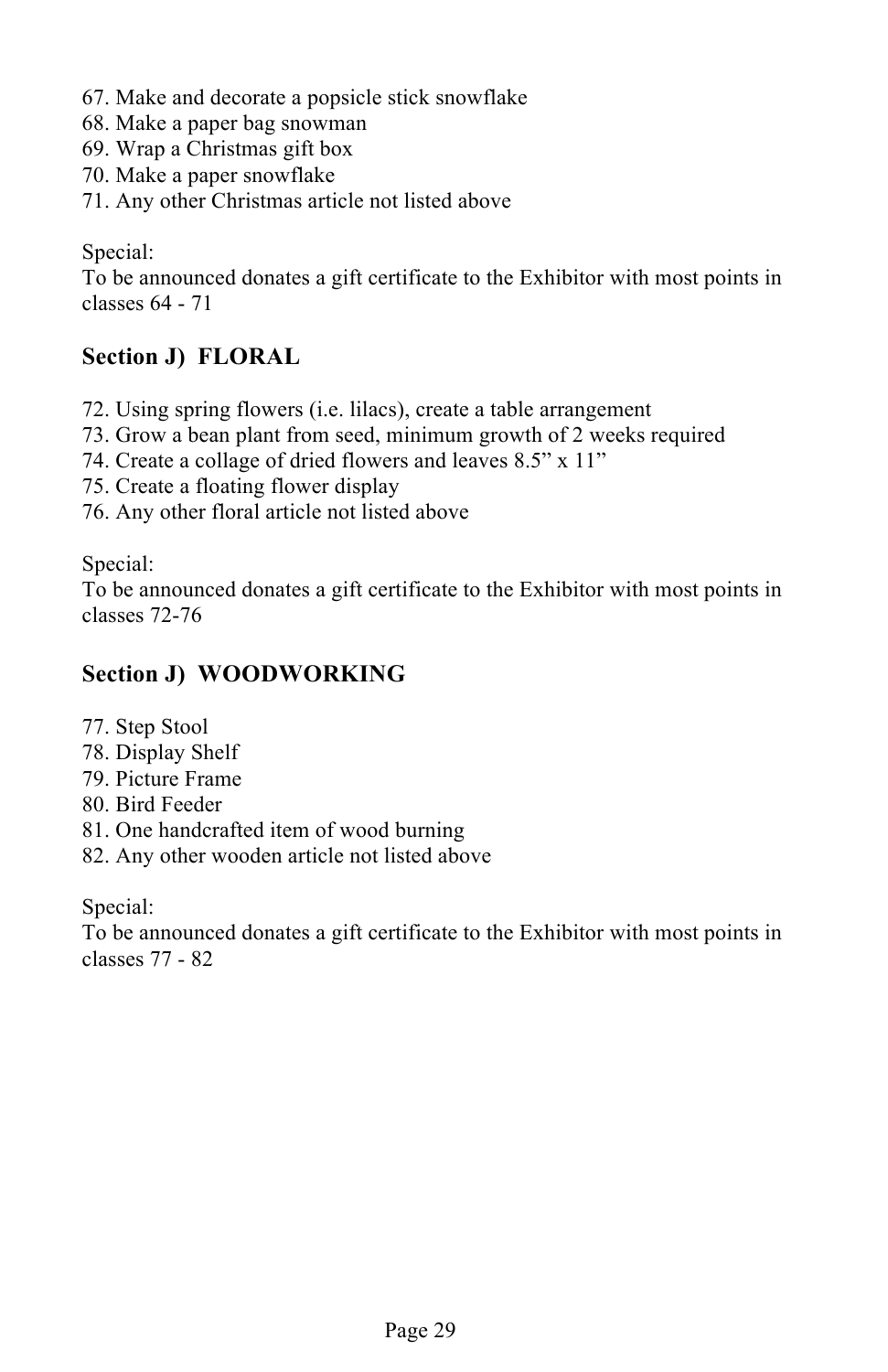## **2022 ELEMENTARY**

We encourage students to participate in the Arts and Crafts section of the Junior Class, in addition to the Elementary and Poster sections below. All entries are welcome.

**Entries will be picked up on Wednesday, June 1st, 2022 by a member of the Fair Board. We will do our best to return all entries to the schools the week following the Fair.** 

#### **KINDERGARTEN – GRADE 4**

Kindergarten – Create a folded paper fan – decorate

Grade 1 – Trace your hand and make it into an animal or creature

Grade 2 – Starting with an empty paper roll, make a rocket.

Grade 3 – Construct a caterpillar, any media.

Grade 4 – Make an item from an ancient nation, civilization-labeled the item and civilization

Special:

New Orleans Pizza donates a gift certificate to the  $1<sup>st</sup>$ ,  $2<sup>nd</sup>$ , and  $3<sup>rd</sup>$  place winners in Grades K to 4

#### **GRADE 5 – GRADE 8**

Grade 5 – Create a "dot" picture using a Q Tip and paint.

Grade 6 – Make five 3-D figures out of plasticine (i.e. cylinder, sphere and cube) labeled the 3-D figures displayed on a sturdy plate

Grade 7 – Draw using a pencil, a picture of a house approx. 8.5" x 11".

Grade 8 – Draw using pencil crayons, a picture of a house approx.  $8.5"$  x 11".

Special:

To be announced donates a gift certificate to the  $1<sup>st</sup>$ ,  $2<sup>nd</sup>$ , and  $3<sup>rd</sup>$  place winners in Grades 5 - 8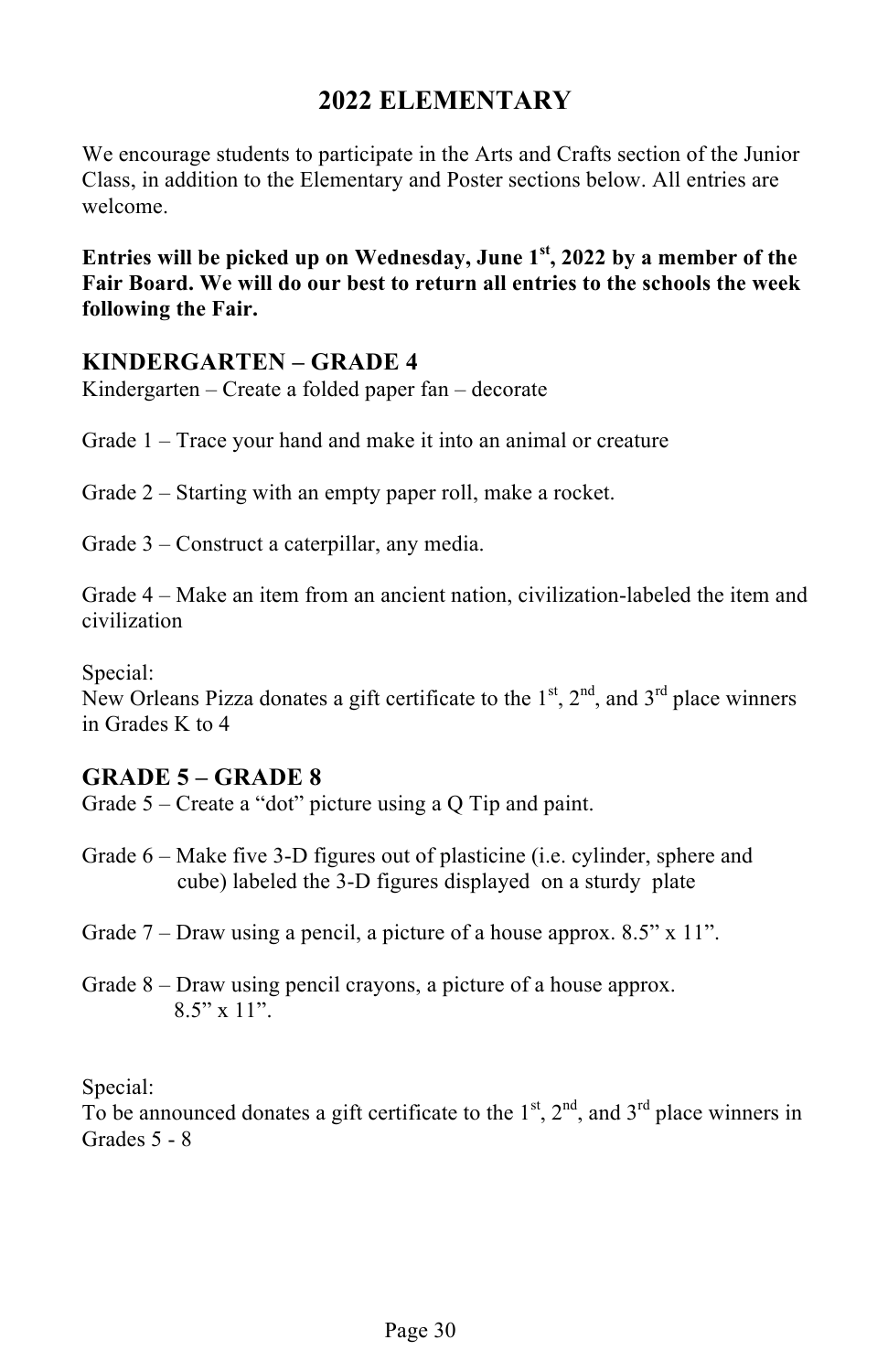## **2022 YOUTH POSTER COMPETITION**

## **Theme of the poster: "Smashing & Crashing at the Clinton Spring Fair"**

**THREE CLASSES:** A) Junior - up to and including Grade 4 B) Intermediate - Grade 5 up to and including Grade 8 C) Senior - Grade 9 up to and including Grade 12 Prizes:  $1^{st}$  place: \$5.00  $2^{nd}$  place: \$3.00  $3^{rd}$  place: \$2.00 Each Class sponsored by Max Print & Copy

#### **RULES:**

- 1. Must be hand drawn.
- 2. Poster size: minimum 8.5in x 11in (22cm x 28cm) without border and maximum 11in x 17in (28cm x 44cm) without border.
- 3. On the BACK of the poster, please list: name of Fair (Clinton Spring Fair) and District 8, owner of the poster and grade. We will require a full address of winners to send the poster on to the District 8 Competition, and may contact the school to help further identify winners.
- 4. **Fair name, date of the Fair and Fair theme "Smashing & Crashing at the Clinton Spring Fair" must be clearly shown on the FRONT of the poster.**
- 5. The Society will be mounting the winning entry on BLACK cardstock or bristol board exposing a 5.5cm border on all four sides.

## **JUDGING CRITERIA:**

- 1. Overall appearance 20 points
- 2. Attracts and holds attention 25 points
- 3. Competition theme clear 40 points
- 4. Quality of material/end product 15 points

The winning poster from each class will be eligible to enter in the District Competition. The District winner will compete for prizes at the Ontario Association of Agricultural Societies convention in February 2023. Winning posters will be returned after the District Competition.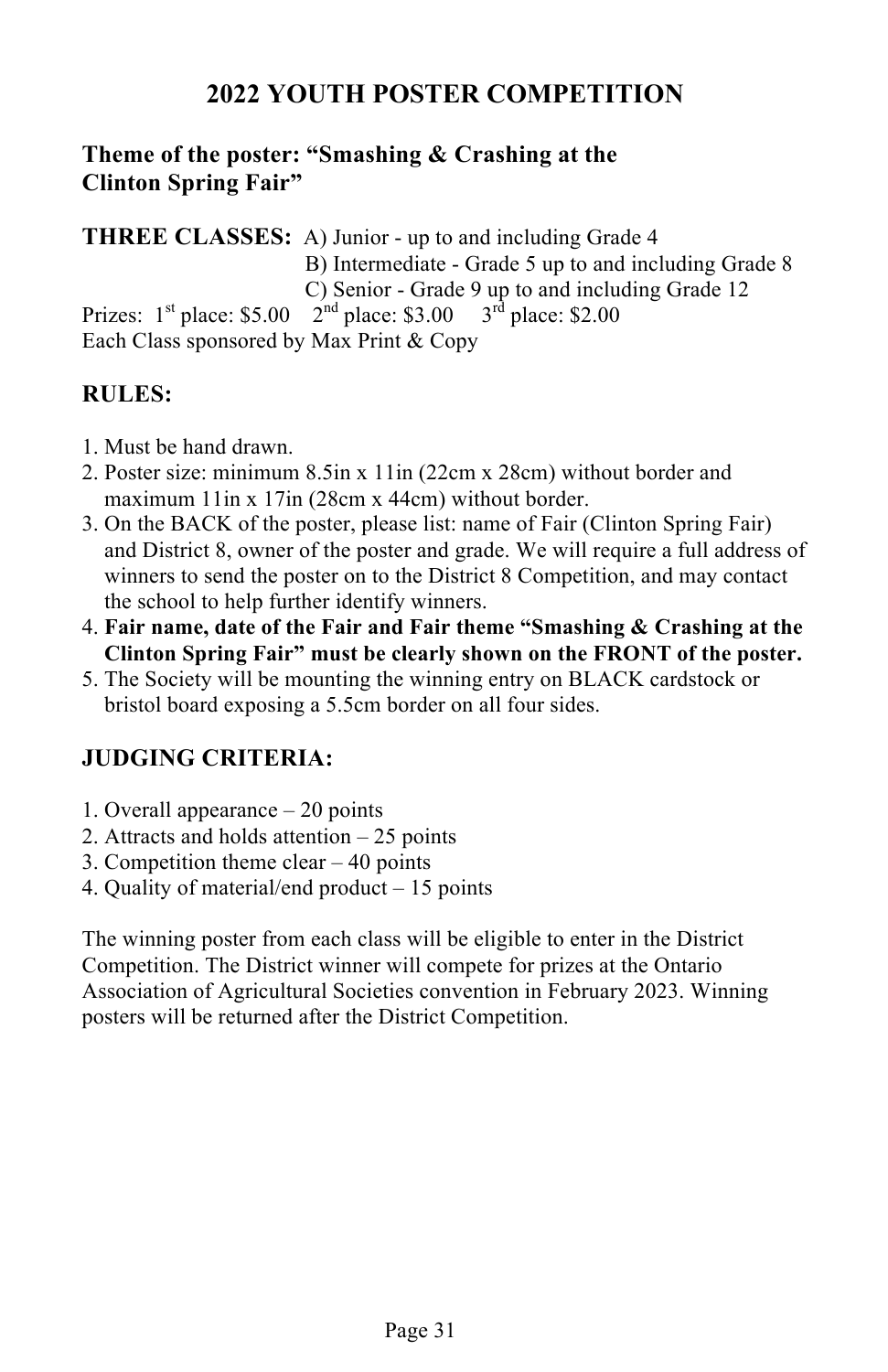## **2022 PET SHOW**

Saturday June 6 at 2:30 p.m.

Registration at 2:00 p.m. on the grass beside the Livestock Barn

**\*\*No exotic or wild pets please \*\*No membership fee or entry fee required \*\*One entry per child per section \*\*Prize money will be paid on Saturday morning at the Pet Show**

**Prizes: 1st Place: \$4.00 2nd Place: \$3.00 3rd Place: \$2.00 & Ribbons**

#### **REGULATIONS:**

Animals MUST be caged or on a leash while on the fair grounds. Animals MUST be shown by children, unassisted by an adult.

#### **OPEN CLASS**

Largest pet (not including cats or dogs) Smallest pet (not including cats or dogs) Best dressed pet Best trained pet

#### **CATS**

Smallest cat Largest cat Longest hair Cat with the most colours

#### **DOGS**

Largest dog Smallest dog Oldest dog Longest tail Shortest tail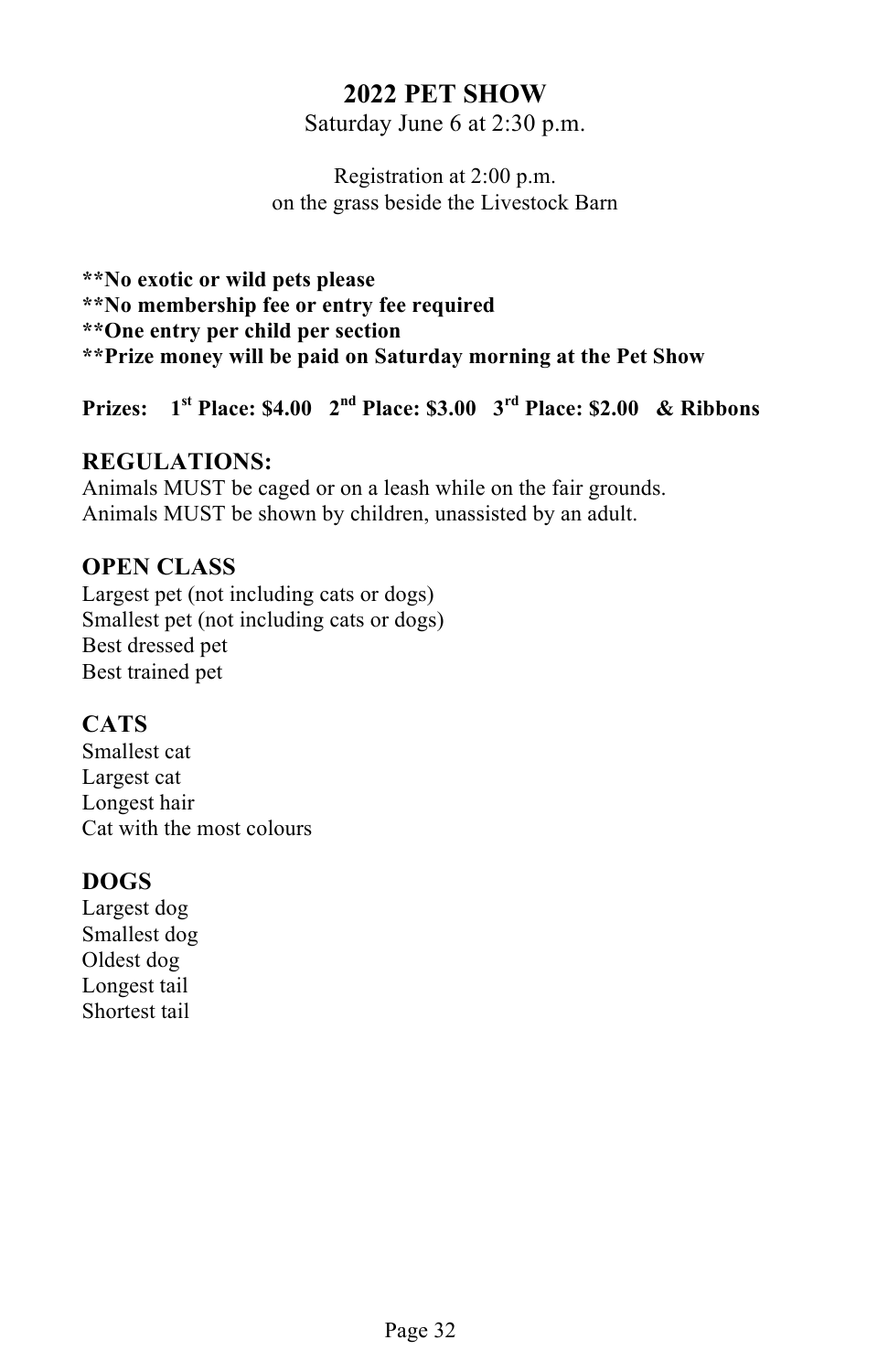## **2022 MINI TRACTOR PEDAL PULL & OBSTACLE COURSE**

Saturday June 4 at 11:00 a.m.

Registration at 10:30 a.m. Arena Floor – No Entry Fee

## **Prizes: 1st Place: \$10.00 2nd Place: \$5.00 3rd Place: \$3.00**

Pulling distance is 15 feet.

#### **Weight Categories:**

| $(A)$ Up to 50 lbs. | (D) $71 - 80$ lbs.  |
|---------------------|---------------------|
| $(B) 51 - 60$ lbs.  | $(E)$ 81 – 90 lbs.  |
| $(C)$ 61 – 70 lbs.  | $(F)$ 91 – 100 lbs. |

Winner receives a trophy donated by the Huron Central Agricultural Society.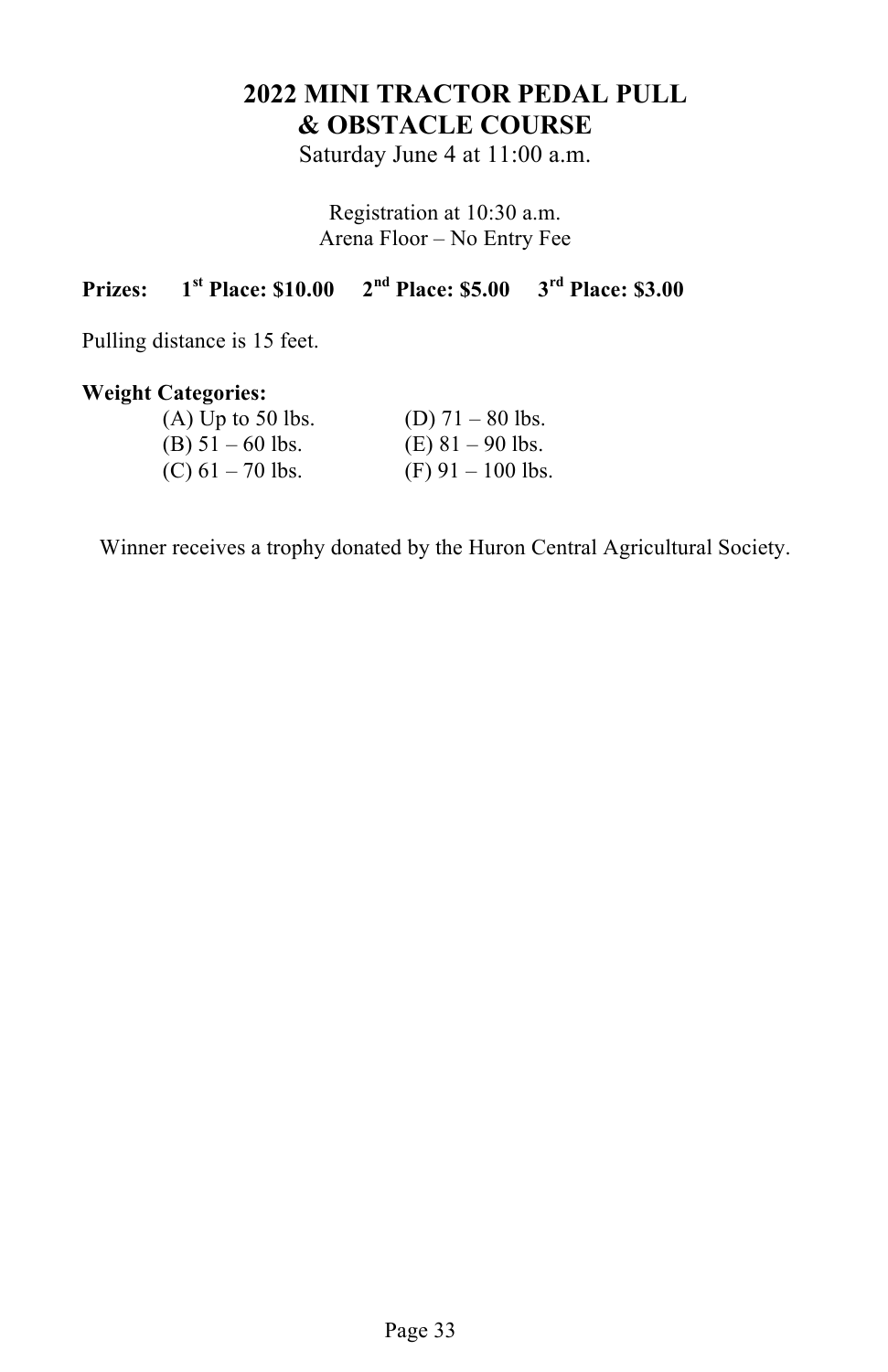## **2022 GARDEN TRACTOR PULL**

Presented by Stoneboat Pullers Saturday June 4 at 11:00 a.m.

#### **STOCK GARDEN TRACTOR PULL RULES:**

- 1. Operators must wear helmet and remain seated.
- 2. Must have wheelie bars.
- 3. Maximum height 16" draw bar.
- 4. Weights must be on securely.
- 5. Watch flag person **RED MEANS STOP.** Failure to stop could result in Disqualification.
- 6. Waiver must be signed by all entries under 18 years of age must have adult Signature.
- 7. Must pass weight and safety inspection.
- 8. Track Official's decision is final on safety and weight of tractor.
- 9. Engine and drive train to original garden tractor equipment.
- 10. No duals and/or chains on tires.
- 11. All styles of rubber tires are acceptable.
- 12. All tractors must have working brakes.

## **MODIFIED GARDEN TRACTOR PULL RULES:**

- 1. Experienced operator only.
- 2. Operator must wear helmet and remain seated.
- 3. Operator must wear face shield if exhaust is in front of face.
- 4. Must have wheelie bars and kill switch (rear of vehicle).
- 5. Maximum 4 cylinder engine.
- 6. Must have engine, transmission, chains, belt and any moving parts shielded to top and sides to pass safety inspection.
- 7. Must NOT have any fuel leaks to pass safety inspection.
- 8. All tractors must have working brakes.
- 9. Maximum height 16" draw bar.
- 10. Weights must be on securely.
- 11. No duals and/or chains on tires.
- 12. All styles of rubber tires are acceptable.

## **PULL ORDER:**

- 1. Off Lawn Class 600-799 lbs.
- 2. Stock 650 lbs.
- 3. Stock 800 lbs.
- 4. Off Lawn Class 800-1099 lbs.
- 5. Mod. 750 lbs.
- 6. Stock 1000 lbs.
- 7. Mod. 950 lbs.